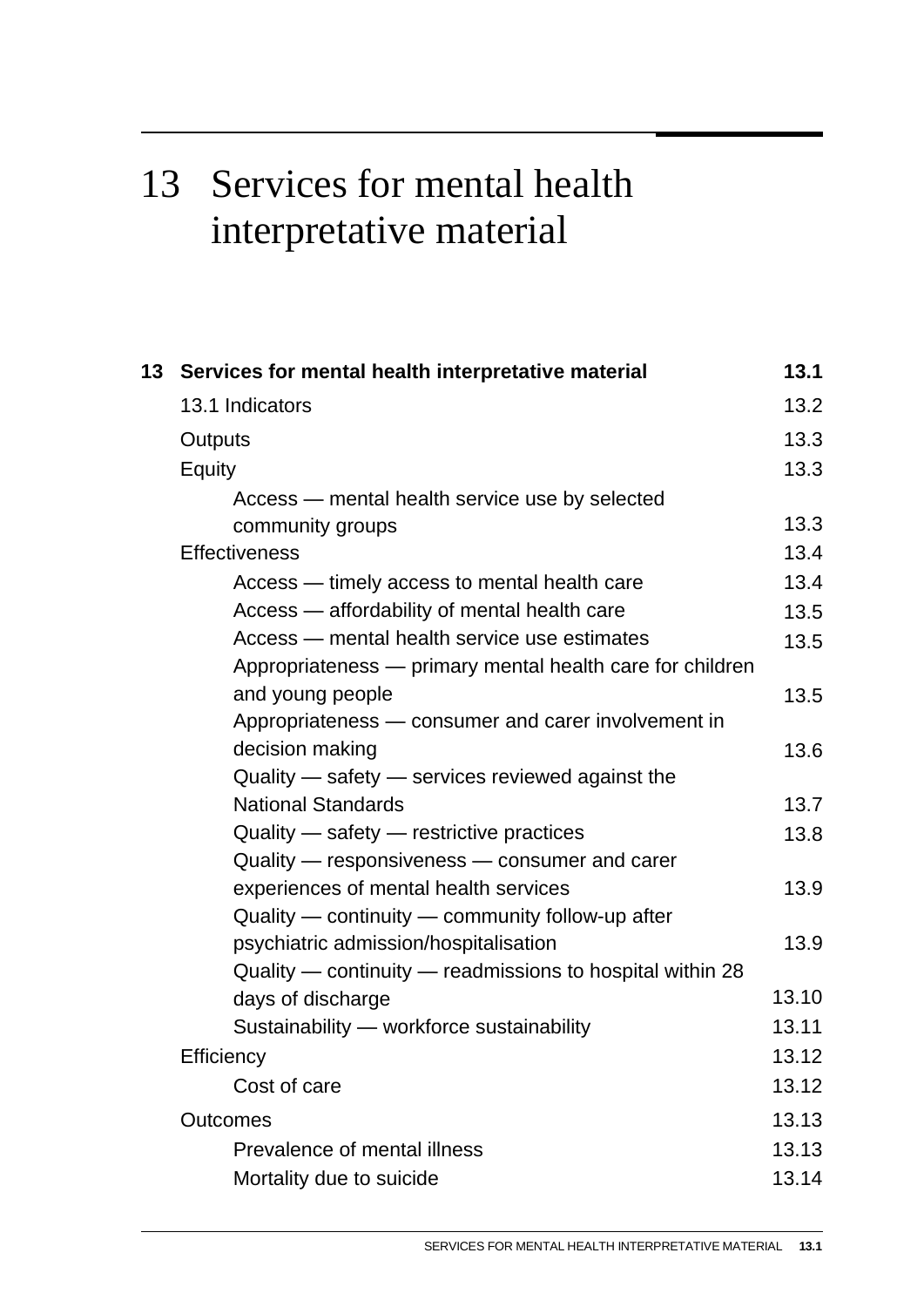<span id="page-1-0"></span>

| Physical health outcomes for people with a mental illness                                               | 13.15 |
|---------------------------------------------------------------------------------------------------------|-------|
| Social and economic inclusion of people with a mental                                                   |       |
| illness                                                                                                 | 13.16 |
| Mental health outcomes of consumers of specialised<br>public mental health services                     | 13.16 |
| Stigma and discrimination experienced by people living<br>with mental health problems or mental illness | 13.18 |
| 13.2 Definitions of key terms                                                                           | 13.18 |
| 13.3 References                                                                                         | 13.24 |

The Services for mental health interpretative material is supporting material and includes explanations of why indicators have been chosen, and wherever possible, a link to the stated objectives of the service. It includes indicator definitions, technical details defining how the indicator is measured and guidance on how the indicator is to be interpreted, including caveats and the indicator's completeness and comparability status.

Further information on the Report on Government Services including other reported service areas, the glossary and list of abbreviations is available at https://www.pc.gov.au/research/ongoing/report-on-government-services.

# **13.1 Indicators**

Different delivery contexts, locations and types of consumers can affect the equity, effectiveness and efficiency of services for mental health.

The comparability of performance indicator results is shaded in indicator interpretation boxes, figures and section and data tables as follows:

Data are comparable (subject to caveats) across jurisdictions and over time.

 Data are either not comparable (subject to caveats) within jurisdictions over time or are not comparable across jurisdictions or both.

The completeness of performance indicator results is shaded in indicator interpretation boxes, figures and section and data tables as follows:

Data are complete (subject to caveats) for the current reporting period. All required data are available for all jurisdictions.

 Data are incomplete for the current reporting period. At least some data were not available.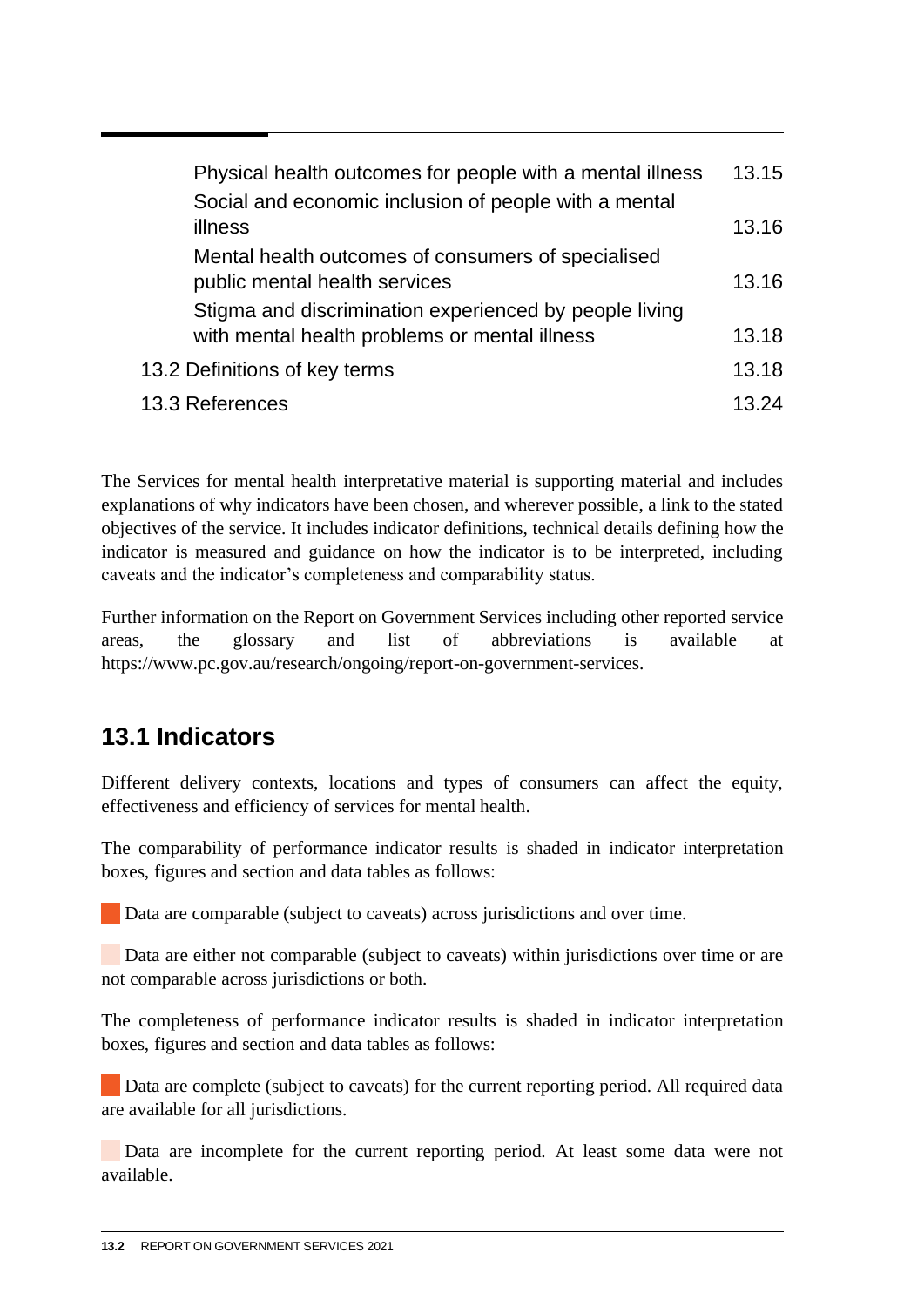# <span id="page-2-0"></span>**Outputs**

Outputs are the services delivered (while outcomes are the impact of these services on the status of an individual or group) (see section 1). Output information is critical for equitable, efficient and effective management of government services.

# **Equity**

# Access — mental health service use by selected community groups

'Mental health service use by selected community groups' is an indicator of governments' objective to provide services in an equitable manner (box 13.1).

# Box 13.1 **Mental health service use by selected community groups**

'Mental health service use by selected community groups' is defined by two measures:

- the proportion of the population in a selected community group using the service, compared to the proportion of the population outside the selected community group, for each of:
	- State and Territory governments' specialised public mental health services
	- MBS/ DVA subsidised mental health services.

The selected community groups reported are Aboriginal and Torres Strait Islander people, people from outer regional, remote and very remote locations and people residing in low socioeconomic areas (Socio Economic Indexes for Areas (SEIFA) quintiles 1 and 2).

Results for this indicator should be interpreted with caution. Variations in use could be due to variations in access, but could also be a result of differences in the prevalence of mental illness. It also does not provide information on whether the services are appropriate for the needs of the people receiving them, or correctly targeted to those most in need.

Data reported for the State and Territory governments' specialised public mental health services' measure are:

**Comparable (subject to caveats) across jurisdictions and over time.** 

complete (subject to caveats) for the current reporting period. All required 2018-19 data are available for all jurisdictions.

Data reported for the MBS/ DVA subsidised services for mental health measure are:

comparable (subject to caveats) across jurisdictions and over time (from 2011-12 onwards by geographic location and SEIFA).

incomplete (subject to caveats) for the current reporting period. 2018-19 MBS data by Indigenous status are not available for reporting.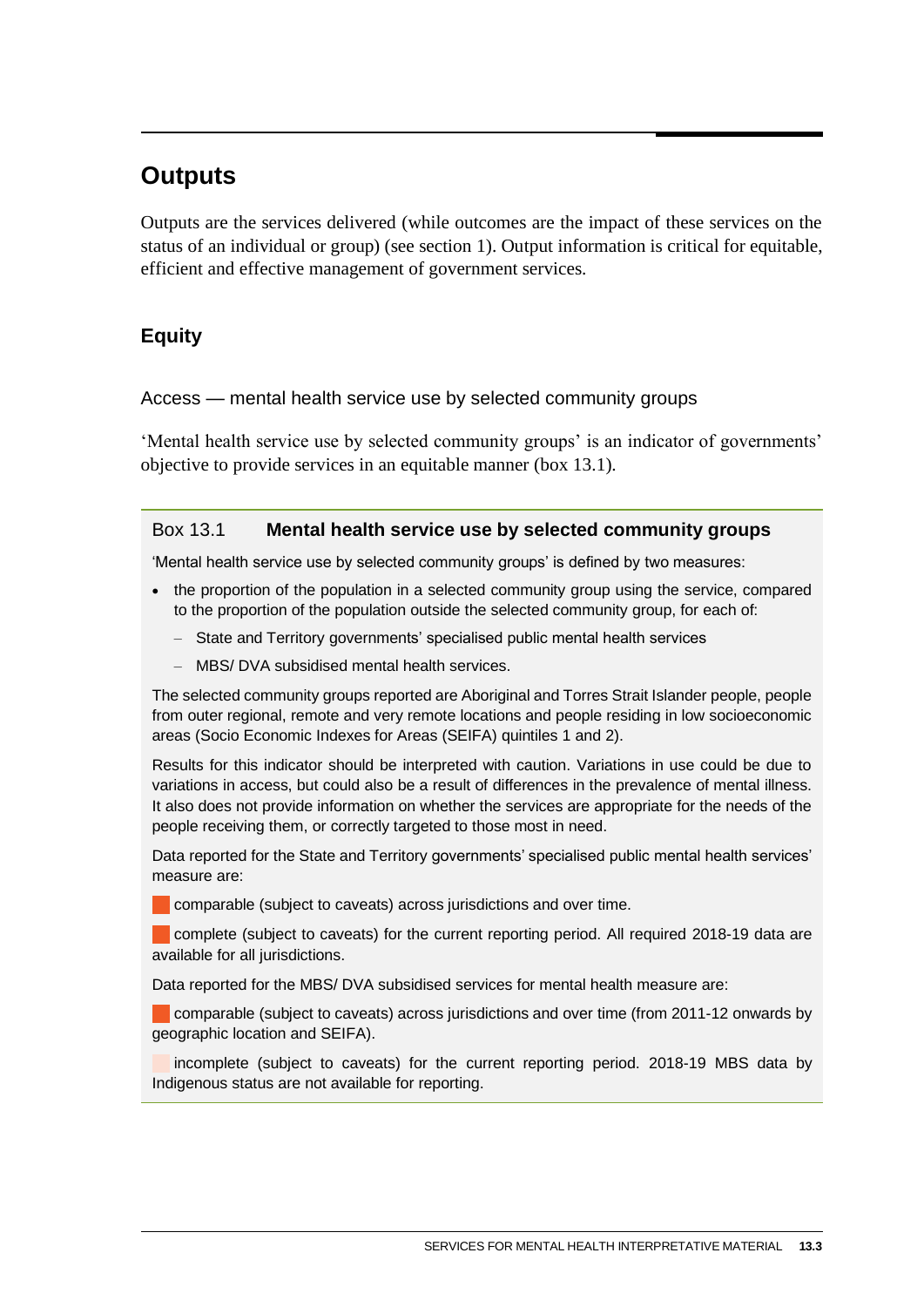# <span id="page-3-0"></span>**Effectiveness**

Access — timely access to mental health care

'Timely access to mental health care' is an indicator of governments' objective to provide services in a timely manner (box 13.2).

#### Box 13.2 **Timely access to mental health care**

'Timely access to mental health care' is defined as the proportion of people who present to an emergency department with a mental health related care need (principal diagnosis of F00–F99) seen within clinically recommended waiting times.

The proportion of people seen within clinically recommended waiting times is defined as the proportion of patients seen within the benchmarks set by the Australasian Triage Scale. The Australasian Triage Scale is a scale for rating clinical urgency, designed for use in hospital-based emergency services in Australia and New Zealand. The benchmarks, set according to triage category, are as follows:

- triage category 1: need for resuscitation patients seen immediately
- triage category 2: emergency patients seen within 10 minutes
- triage category 3: urgent patients seen within 30 minutes
- triage category 4: semi urgent patients seen within 60 minutes
- triage category 5: non urgent patients seen within 120 minutes.

High or increasing proportions of patients seen within the recommended waiting times is desirable. Contextual data for all presentations (not just those with a mental health related care need) are reported in section 12.

This is a partial measure for this indicator as emergency departments are only one of many services that provide access to mental health care. Future reporting will focus on timely access to State and Territory governments' specialised public mental health services and MBS subsidised services for mental health.

Data reported for this indicator are:

comparable (subject to caveats) across jurisdictions and over time.

complete (subject to caveats) for the current reporting period. All required 2018-19 are available for all jurisdictions.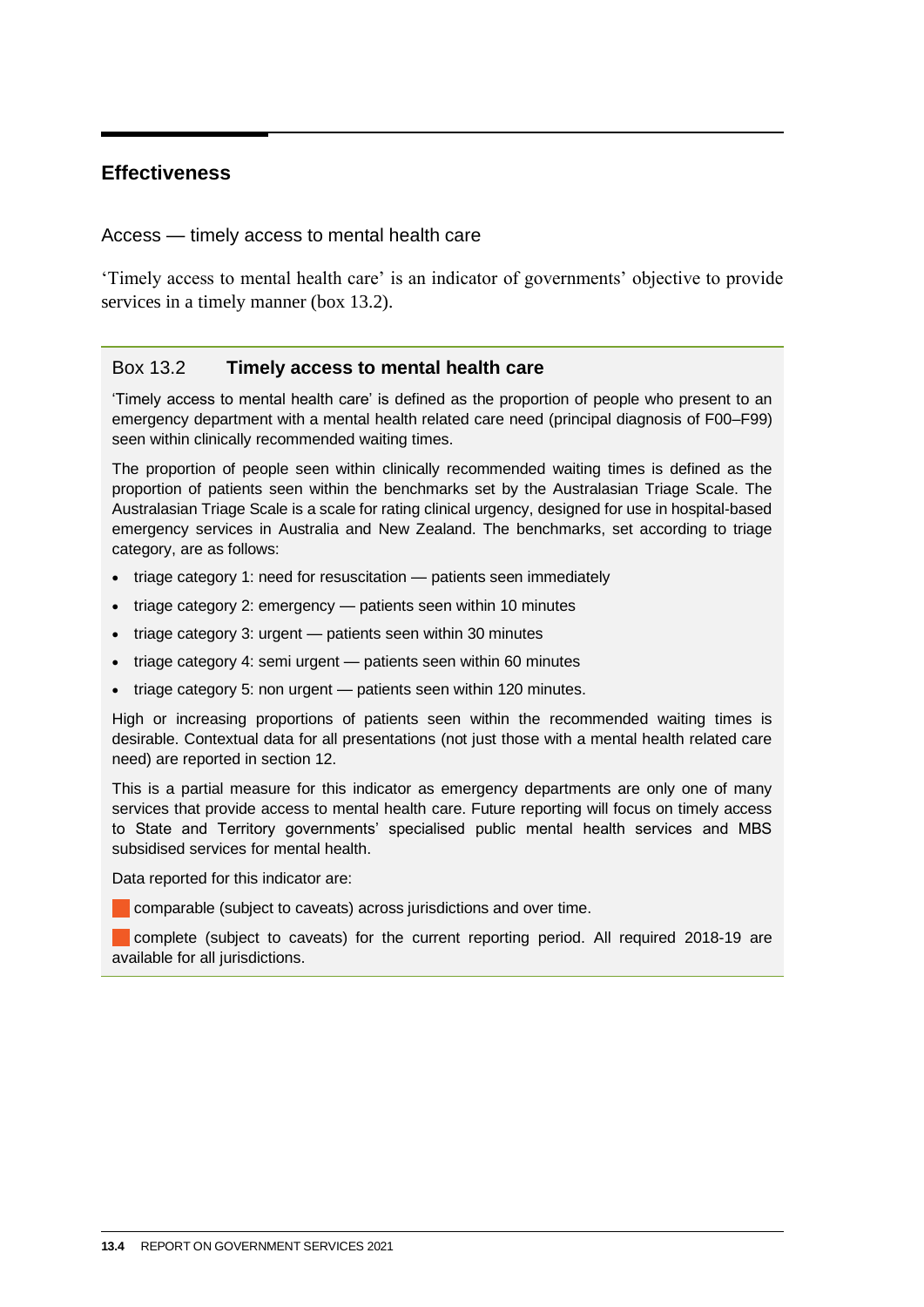# <span id="page-4-0"></span>Access — affordability of mental health care

'Affordability of mental health care' is an indicator of governments' objective to provide services that are affordable (box 13.3).

# Box 13.3 **Affordability of mental health care**

'Affordability of mental health care' is defined by three measures:

- The proportion of people with a mental health condition who delayed seeing or did not see a GP for their mental health condition due to cost.
- The proportion of people with a mental health condition who delayed filling or did not fill a prescription for their mental health condition due to cost.
- The proportion of people with a mental health condition who delayed seeing or did not see a psychologist, psychiatrist or other allied mental health professional for their mental health condition due to cost.

A low or decreasing proportion for each measure is desirable.

Data are not yet available for reporting against this indicator.

#### Access — mental health service use estimates

'Mental health service use estimates' is an indicator of governments' objective to provide services that are readily available to those who need them (box 13.4).

#### Box 13.4 **Mental health service use estimates**

'Mental health service use estimates' is defined as the estimated proportion of the population with a mental health condition receiving a mental health service.

A high or increasing proportion of the population with a mental health condition receiving services for mental health suggests greater access to treatment. However, not all people with a mental health condition will want or need treatment. Furthermore, accessing a service does not guarantee that the service will be effective.

An agreed method for reporting against this indicator is not yet available.

Appropriateness — primary mental health care for children and young people

'Primary mental health care for children and young people' is an indicator of governments' objective to facilitate early detection of mental health issues and mental illness, followed by appropriate intervention (box 13.5).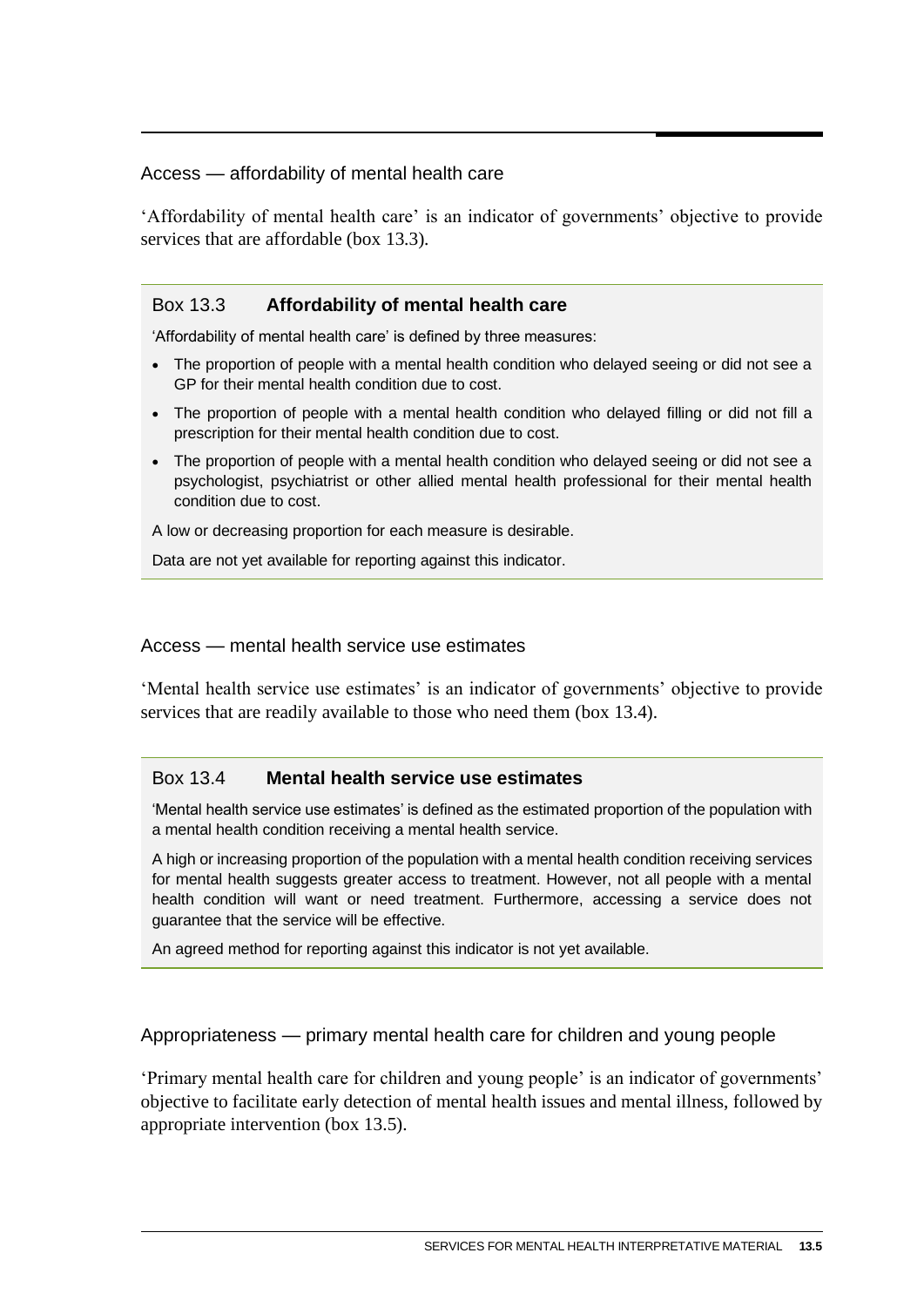# <span id="page-5-0"></span>Box 13.5 **Primary mental health care for children and young people**

'Primary mental health care for children and young people' is defined as the proportion of young people aged under 25 years who received a mental health care service subsidised through the MBS from a GP, psychologist or other allied health professional.

High or increasing proportions of young people who had contact with MBS subsidised primary mental health care services is desirable.

Results for this indicator should be interpreted with caution. Variations in use could be due to variations in access, but could also be a result of differences in the prevalence of mental illness. In addition, this indicator does not provide information on whether the services are appropriate for the needs of the young people receiving them, or correctly targeted to those young people most in need. Further, some primary mental health services for children and young people are excluded from these data; for example, community health centres, school and university counsellors and health nurses and some mental health care provided by State and Territory governments' specialised mental health services (NMHPSC 2011a).

Data reported for this indicator are:

comparable (subject to caveats) across jurisdictions and over time.

complete (subject to caveats) for the current reporting period. All required 2019-20 data are available for all jurisdictions.

#### Appropriateness — consumer and carer involvement in decision making

'Consumer and carer involvement in decision making' is an indicator of governments' objective to provide universal access to services that are responsive to consumer and carer goals (box 13.6).

# Box 13.6 **Consumer and carer involvement in decision making**

'Consumer and carer involvement in decision making' is defined by two measures, the number of paid FTE:

- consumer workers per 1000 FTE direct care staff
- carer workers per 1000 FTE direct care staff.

High or increasing proportions of paid FTE direct care staff who are consumer or carer workers implies better opportunities for consumers and carers to influence the services received.

Data reported for this indicator are:

comparable (subject to caveats) across jurisdictions and (from 2010-11) over time.

complete for the current reporting period. All required 2018-19 data are available for all jurisdictions.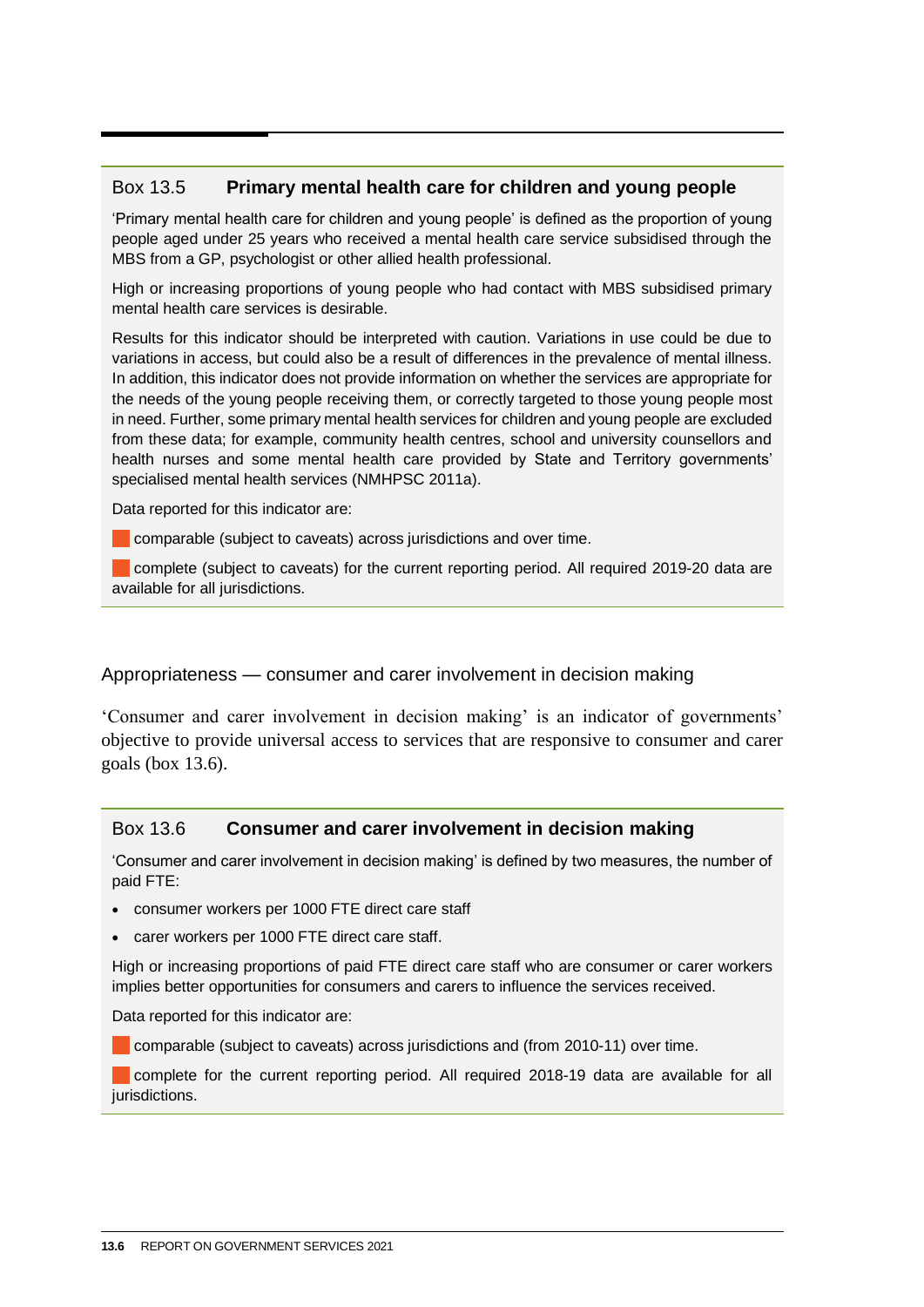# <span id="page-6-0"></span>Quality — safety — services reviewed against the National Standards

'Services reviewed against the National Standards' is an indicator of governments' objective to provide universal access to services that are high quality (box 13.7).

# Box 13.7 **Services reviewed against the National Standards**

Services reviewed against the National Standards' is defined as the proportion of expenditure on State and Territory governments' specialised public mental health services that had completed a review by an external accreditation agency against the National Standards for Mental Health Services (NSMHS) and met 'all standards' (level 1). The assessment levels are defined in sub-section 13.2.

A high or increasing proportion of expenditure on specialised mental health services that had completed a review by an external accreditation agency and had been assessed against the NSMHS as level 1 is desirable.

This is a process indicator of quality, reflecting progress made in meeting the NSMHS. It does not provide information on whether the standards or assessment process are appropriate. In addition, services that had not been assessed do not necessarily deliver services of lower quality. Some services that had not completed an external review included those that were undergoing a review and those that had booked for review and were engaged in self-assessment preparation.

Data reported for this indicator are:

not comparable across jurisdictions, but are comparable (subject to caveats) within jurisdictions over time.

complete (subject to caveats) for the current reporting period. All required 30 June 2019 data are available for all jurisdictions.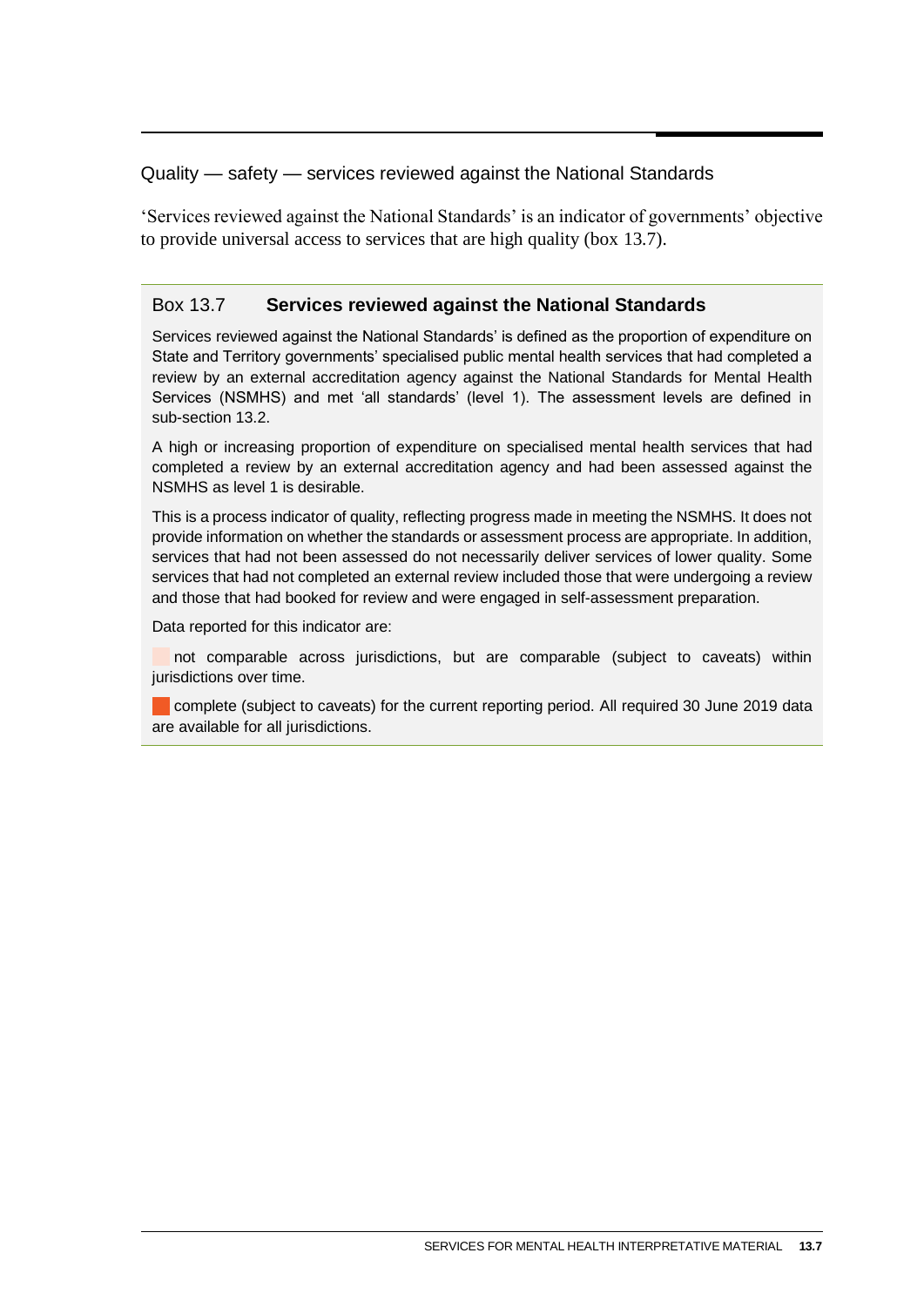# <span id="page-7-0"></span>Quality — safety — restrictive practices

'Restrictive practices' is an indicator of governments' objective to provide access to services that are safe (box 13.8).

#### Box 13.8 **Restrictive practices**

'Restrictive practices' is defined by two measures:

- 'Seclusion rate', defined as the number of seclusion events per 1000 bed days in State and Territory governments' specialised mental health acute inpatient units
- 'Restraint rate', defined by two sub measures:
	- the number of mechanical restraint events per 1000 bed days in State and Territory governments' specialised mental health acute inpatient units
	- the number of physical restraint events per 1000 bed days in State and Territory governments' specialised mental health acute inpatient units.

Seclusion involves a patient being confined at any time of the day or night alone in a room or area from which he or she cannot leave (sub-section 13.2 provides further details on seclusion and 'seclusion events'). Legislation or mandatory policy governs the use of seclusion in each State and Territory and may result in exceptions to the definition of a seclusion event and variations in the data collected across jurisdictions (NMHPSC 2011b).

Restraint is defined as the restriction of an individual's freedom of movement by physical or mechanical means. Sub-section 13.2 provides further details on mechanical and physical restraint.

A low or decreasing number of seclusion and restraint events per 1000 bed days in specialised public mental health inpatient units is desirable.

Supporting data on the duration of seclusion events are provided in table 13A.25. These data, when considered with the rate of seclusion, provide information on the use and management of seclusion within each jurisdiction. A low rate of seclusion events combined with shorter average durations is desirable.

Data reported for the first measure are:

comparable across jurisdictions (subject to caveats) and over time.

complete (subject to caveats) for the current reporting period. All required data for 2019-20 are available for all jurisdictions.

Data reported for the second measure are:

not comparable across jurisdictions or over time.

**Complete (subject to caveats) for the current reporting period. All required data for 2019-20** are available for all jurisdictions.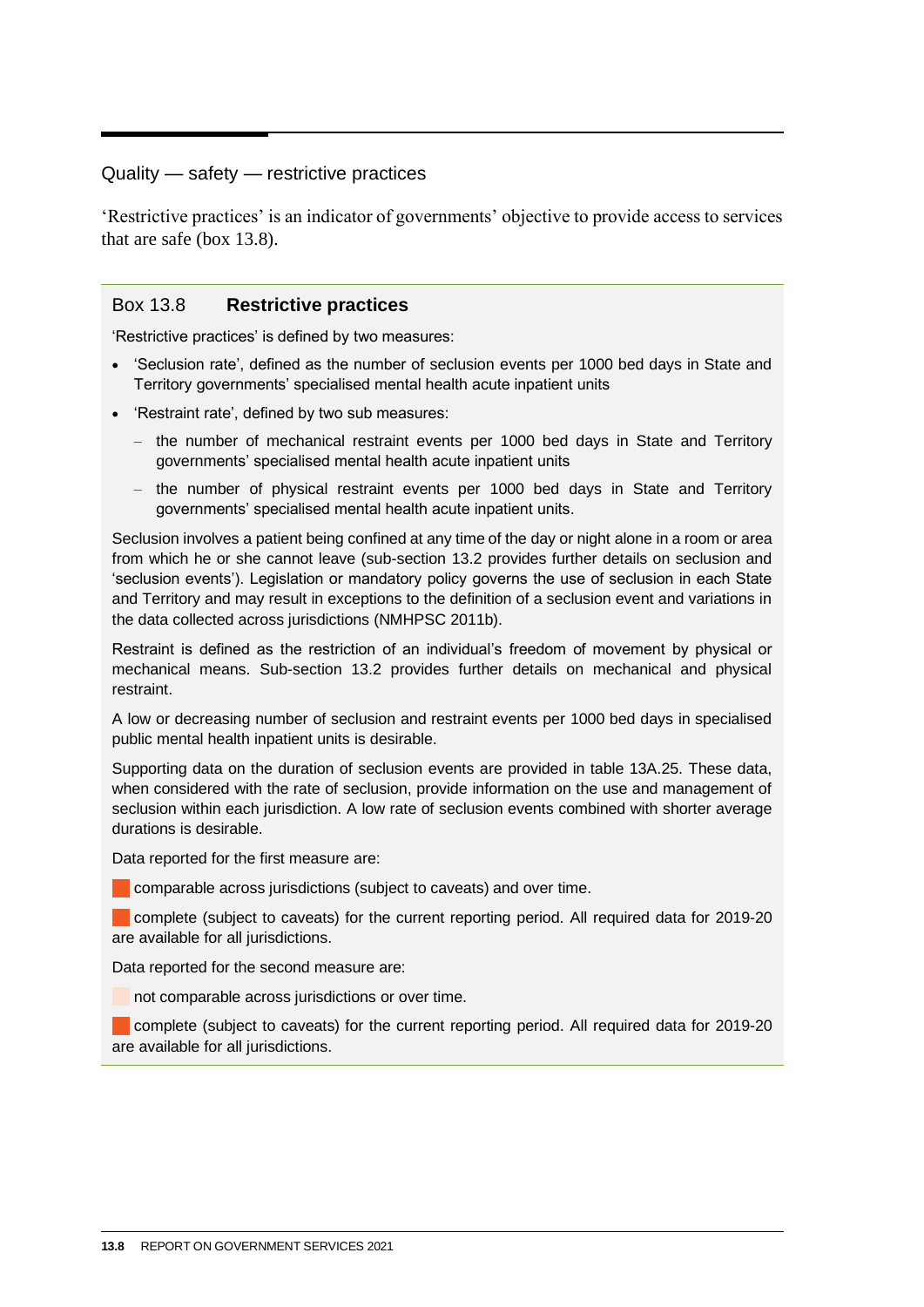# <span id="page-8-0"></span>Quality — responsiveness — consumer and carer experiences of mental health services

'Consumer and carer experiences of mental health services' is an indicator of governments' objective to provide access to services that are responsive to consumer and carer goals (box 13.9).

#### Box 13.9 **Consumer and carer experiences of mental health services**

'Consumer and carer experiences of mental health services' is defined by two measures:

- the proportion of mental health service consumers reporting positive experiences of mental health services
- the proportion of carers of mental health service consumers reporting positive experiences of mental health services

A high or increasing proportion of mental health consumers and carers with positive experiences of service is desirable. Data are reported by service delivery setting (residential care, admitted care and ambulatory care — see sub-section 13.2 for definitions).

Data reported for the first measure are:

not comparable across jurisdictions, but are comparable within jurisdictions over time.

incomplete for the current reporting period. 2018-19 data are only available for NSW, Victoria and Queensland.

Data are not yet available for reporting on the second measure.

# Quality — continuity — community follow-up after psychiatric admission/hospitalisation

'Community follow-up after psychiatric admission/hospitalisation' is an indicator of governments' objective to provide services that are coordinated and provide continuity of care (box 13.10).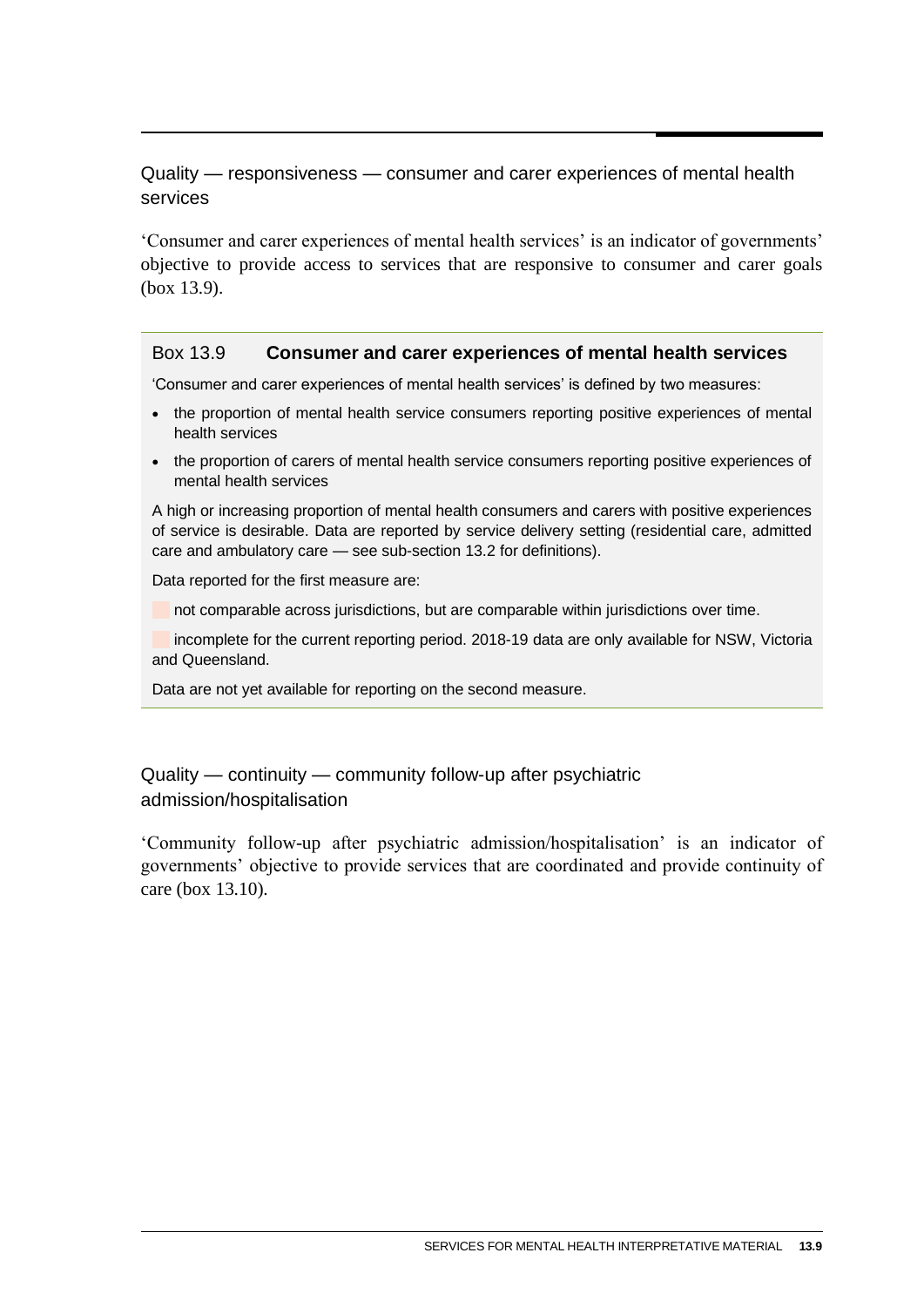# <span id="page-9-0"></span>Box 13.10 **Community follow-up after psychiatric admission/hospitalisation**

'Community follow-up after psychiatric admission/hospitalisation' is defined as the proportion of State and Territory governments' specialised public admitted patient overnight acute separations from psychiatric units for which a community-based ambulatory contact was recorded in the seven days following separation.

A high or increasing rate of community follow-up within the first seven days of discharge from hospital is desirable.

This indicator does not measure the frequency of contacts recorded in the seven days following separation. Neither does it distinguish between the mode of contact. Only follow-up contacts made by State and Territory governments' specialised public mental health services are included.

Data reported for this indicator are:

comparable (subject to caveats) across jurisdictions and over time.

complete (subject to caveats) for the current reporting period. All required 2018-19 data are available for all jurisdictions

#### Quality — continuity — readmissions to hospital within 28 days of discharge

'Readmissions to hospital within 28 days of discharge' is an indicator of governments' objective to provide services that are coordinated and provide continuity of care (box 13.11).

#### Box 13.11 **Readmissions to hospital within 28 days of discharge**

'Readmissions to hospital within 28 days of discharge' is defined as the proportion of State and Territory governments' admitted patient overnight separations from psychiatric acute inpatient units that were followed by readmission to the same type of unit within 28 days of discharge.

A low or decreasing rate of readmissions to hospital within 28 days of discharge is desirable.

While readmissions can indicate that inpatient treatment was either incomplete or ineffective, or that follow-up care was inadequate, they can also be affected by other factors such as the cyclic and episodic nature of some illnesses.

Data reported for this indicator are:

**Comparable (subject to caveats) across jurisdictions and over time.** 

complete (subject to caveats) for the current reporting period. All required 2018-19 data are available for all jurisdictions.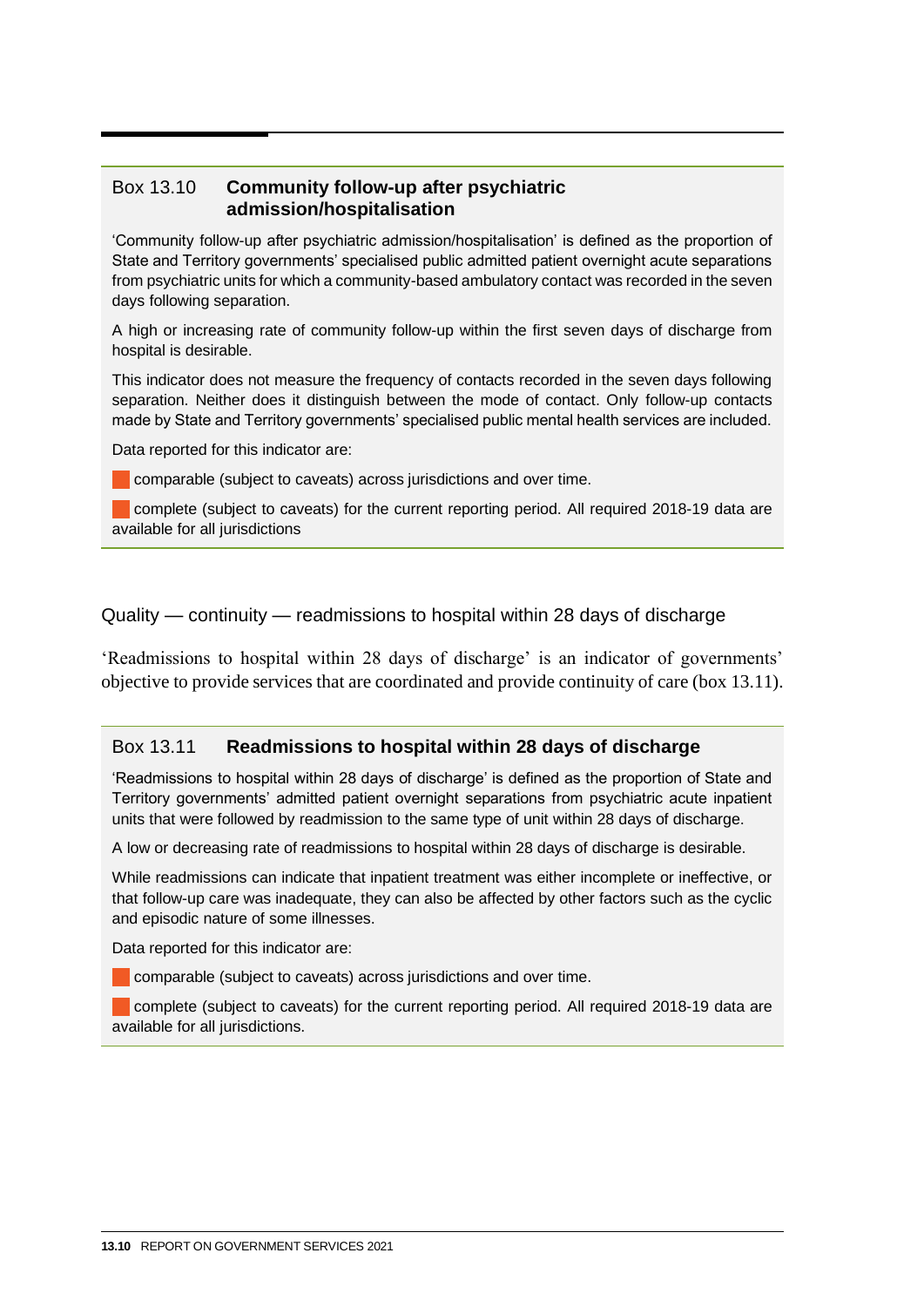#### <span id="page-10-0"></span>Sustainability — workforce sustainability

'Workforce sustainability' is an indicator of governments' objective to provide sustainable services (box 13.12).

# Box 13.12 **Workforce sustainability**

'Workforce sustainability' reports age profiles for the mental health workforce. It shows the proportion of full time equivalent (FTE) medical practitioners (including psychiatrists), mental health nurses, registered psychologists and other allied mental health practitioners in ten year age brackets, by jurisdiction.

A high or increasing proportion of the workforce that has newly entered the workforce and/or a low or decreasing proportion of the workforce that is close to retirement is desirable.

These measures are not a substitute for a full workforce analysis comprising assessment of migration patterns, trends in full time work, recruitment and retention, workforce efficiency, service quality and expected demand increases. They can, however, indicate that further attention should be given to workforce sustainability for services for mental health.

Data reported for this indicator are:

comparable (subject to caveats) across jurisdictions and over time.

complete (subject to caveats) for the current reporting period. All required 2019 data are available for all jurisdictions.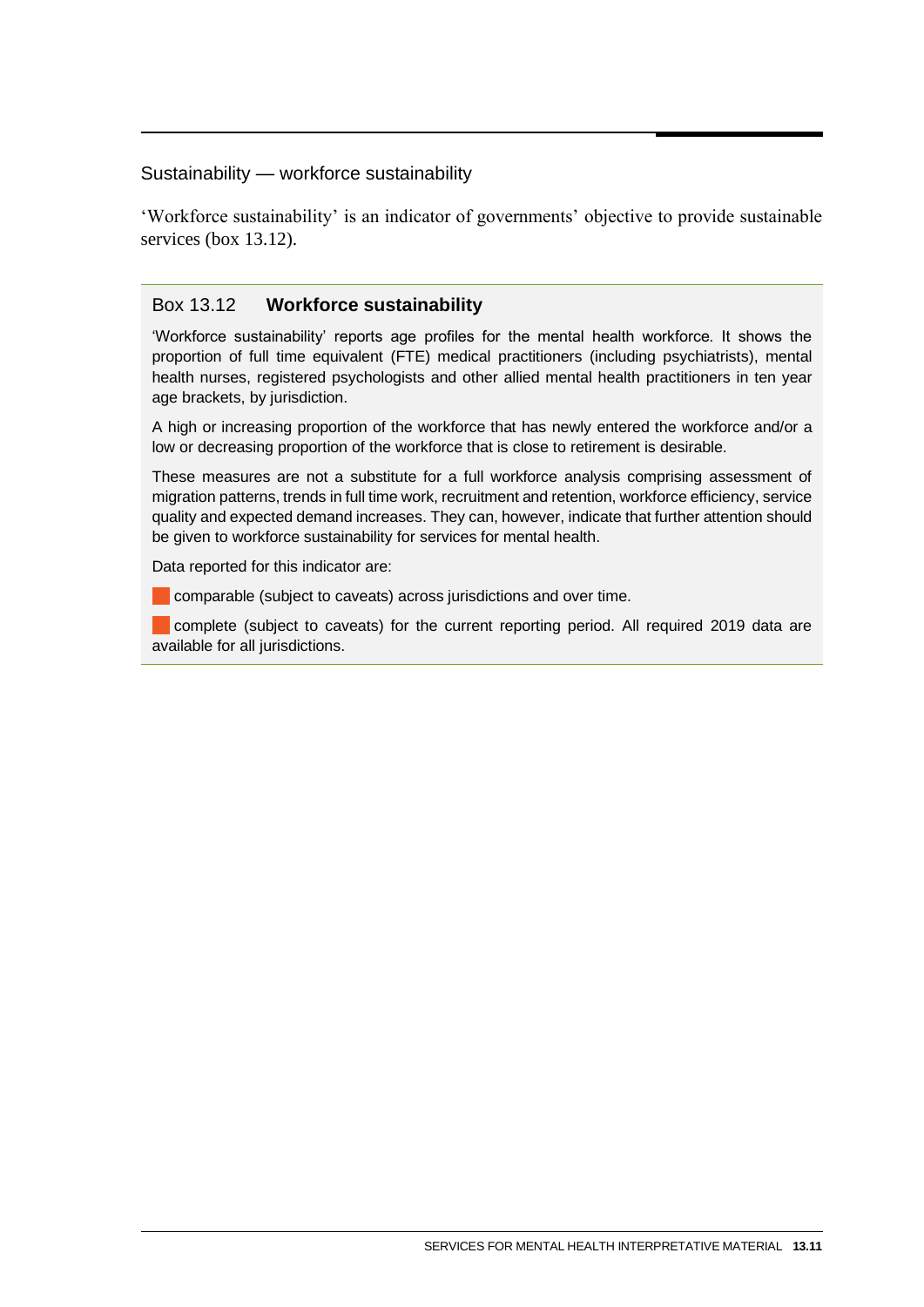# <span id="page-11-0"></span>**Efficiency**

The efficiency indicators reported here cover State and Territory governments' specialised mental health services.

# Cost of care

'Cost of care' is an indicator of governments' objective that services are delivered in an efficient manner (box 13.13).

# Box 13.13 **Cost of care**

'Cost of care' has three measures.

- 'Cost of inpatient care', defined by two sub measures:
	- 'Cost per inpatient bed day', defined as expenditure on inpatient services divided by the number of inpatient bed days — data are disaggregated by hospital type (psychiatric and general hospitals) and care type (acute and non-acute units) and by inpatient target population (acute units only).
	- 'Average length of stay', defined as the number of inpatient patient days divided by the number of separations in the reference period — data are disaggregated by inpatient target population (acute units only). Patient days for consumers who separated in the reference period (2018-19) that were admitted during the previous period (2017-18) are excluded. Patient days for consumers who remain in hospital (that is, are not included in the separations data) are included.

These sub measures are considered together for the inpatient acute units by target population to provide a 'proxy' measure to improve understanding of service efficiency. Average inpatient bed day costs can be reduced with longer lengths of stay because the costs of admission, discharge and more intensive treatment early in a stay are spread over more days of care. Data for forensic services are included for costs per inpatient bed day only, as the length of stay is dependent on factors outside the control of these services.

- 'Cost of community-based residential care' is defined as the average cost per patient day. Data are reported for both the care of adults and older people.
- 'Cost of ambulatory care' is defined by two sub measures:
	- average cost per treatment day
	- average number of treatment days per episode this measure is provided, along with average costs, as frequency of servicing is the main driver of variation in care costs.

For each measure a low or decreasing cost per input is desirable as this might indicate more efficient service delivery. However, efficiency data need to be interpreted with care as they do not provide information on service quality or patient outcomes.

(continued next page)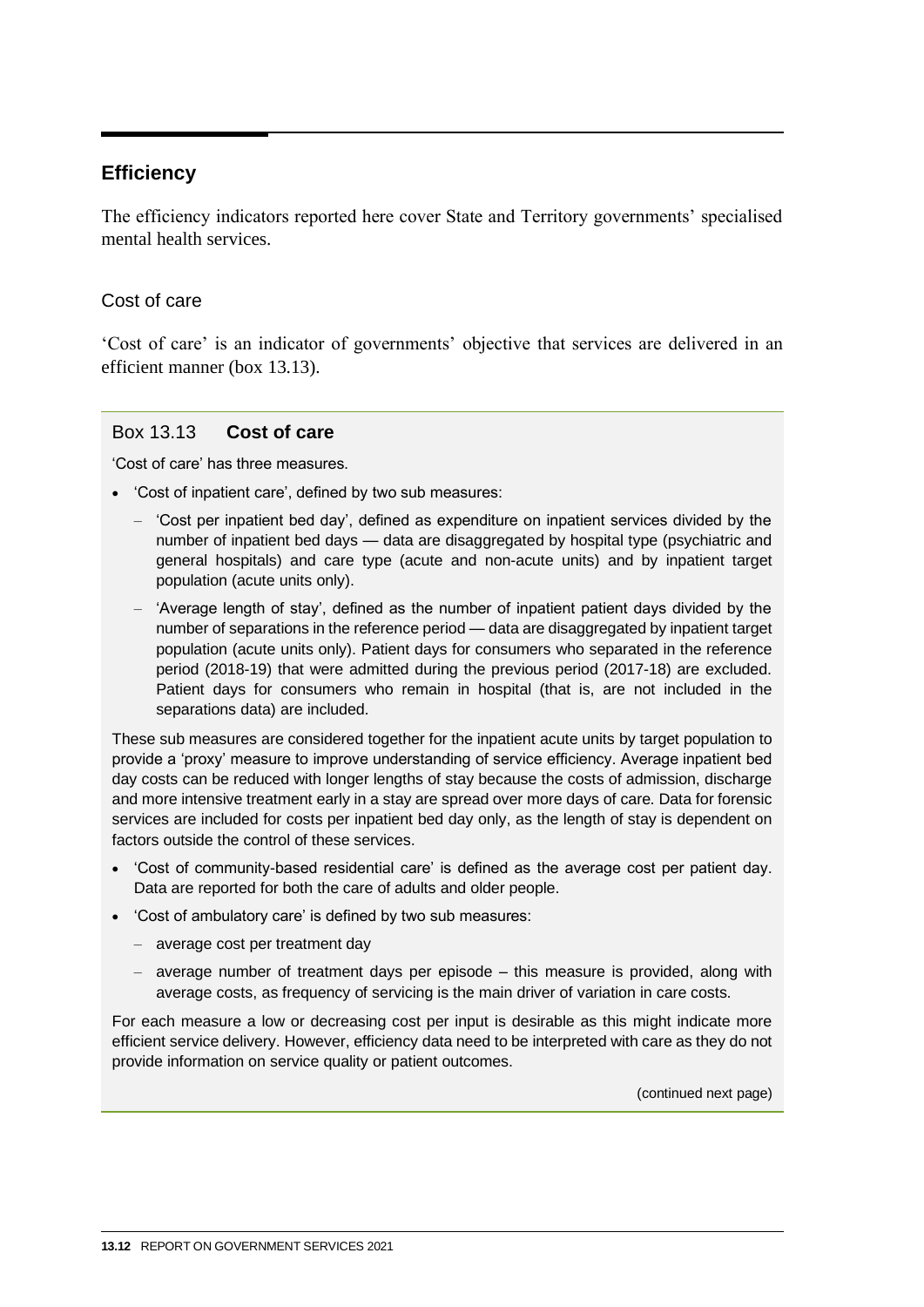#### <span id="page-12-0"></span>Box 13.13 (continued)

Mainstreaming has occurred at different rates across states and territories, with some jurisdictions treating a greater proportion of consumers with severe mental illnesses in community-based services than other jurisdictions (see sub-section 13.2 for a definition of mainstreaming). This can create differences across states and territories in the mix of consumers, and therefore the costs, within service types.

Data reported for all three measures are:

comparable (subject to caveats) across jurisdictions and over time.

complete (subject to caveats) for the current reporting period. All required 2018-19 data are available for all jurisdictions.

# **Outcomes**

Outcomes are the impact of services on the status of an individual or group (see section 1).

#### Prevalence of mental illness

'Prevalence of mental illness' is an indicator of governments' objective to, where possible, prevent the development of mental health problems, mental illness and suicide (box 13.14).

#### Box 13.14 **Prevalence of mental illness**

'Prevalence of mental illness' is defined as the proportion of the total population who have a mental illness.

A low or decreasing prevalence of mental illness can indicate that measures to prevent mental illness have been effective.

Many of the risk and protective factors that can affect the development of mental health problems and mental illness are outside the scope of the mental health system. These include environmental, sociocultural and economic factors, some of which can increase the risk of mental illness while others can support good mental health.

Not all mental illnesses are preventable and a reduction in the effect of symptoms and an improved quality of life will be a positive outcome for many people with a mental illness.

Data reported for this indicator are:

comparable (subject to caveats) across jurisdictions.

 complete (subject to caveats) for the most recent reporting period of 2007. A new ABS survey of mental health and wellbeing is scheduled for 2020-2021 with data anticipated to be available in 2021-2022.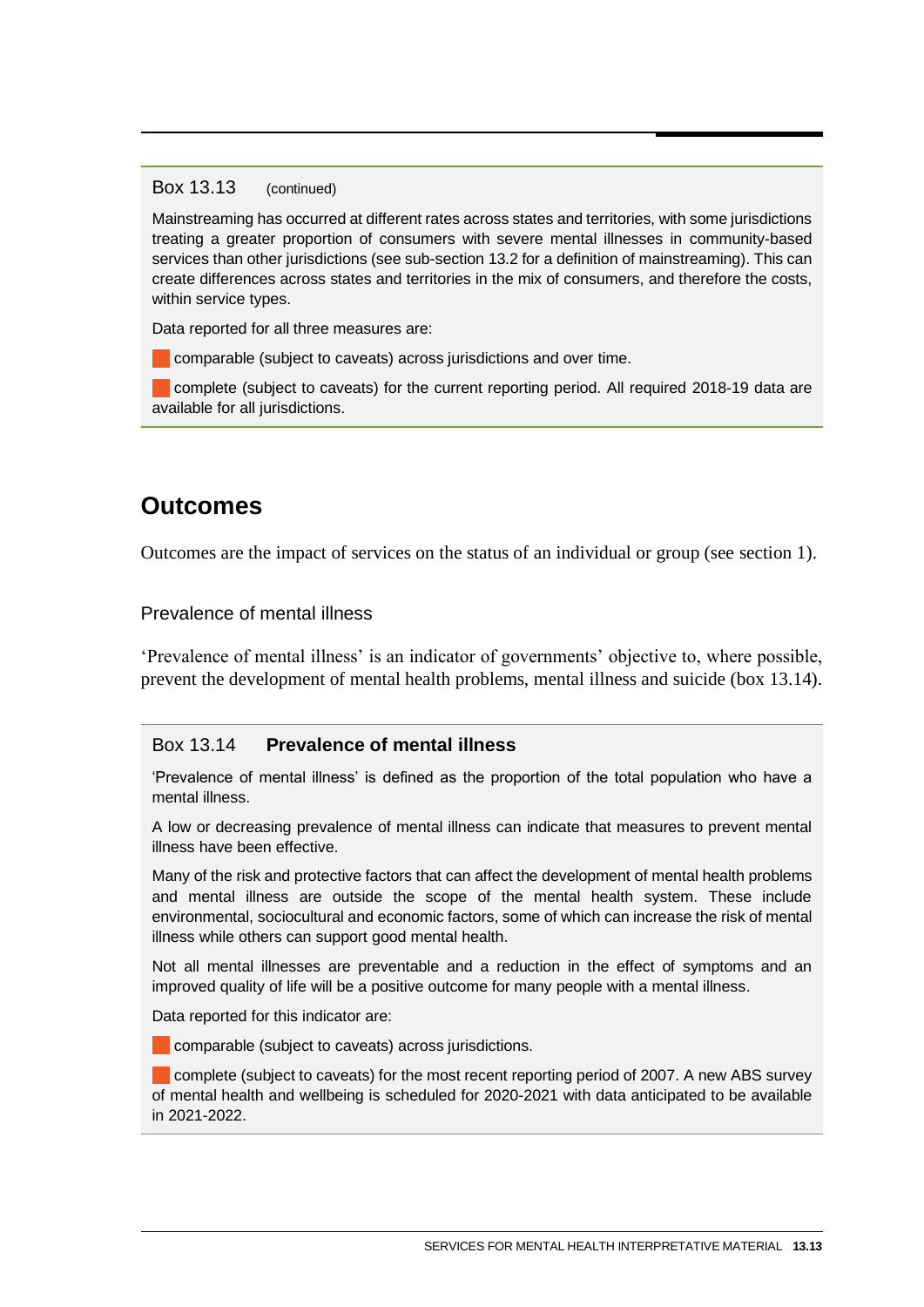#### <span id="page-13-0"></span>Mortality due to suicide

'Mortality due to suicide' is an indicator of governments' objective to, where possible, prevent the development of mental health problems, mental illness and suicide (box 13.15).

#### Box 13.15 **Mortality due to suicide**

'Mortality due to suicide' is defined as the suicide rate per 100 000 people. Deaths from suicide are defined as causes of death with the International Classification of Diseases (ICD) 10 codes X60–X84 and Y87.0.

A low or decreasing suicide rate per 100 000 people is desirable.

While services for mental health contribute to reducing suicides, other services also have a significant role including public mental health programs and suicide prevention programs (addressed through the initiatives of other government agencies, NGOs and other special interest groups).

Many factors outside the control of services for mental health can influence a person's decision to die by suicide. These include environmental, sociocultural and economic risk factors. Often a combination of these factors can increase the risk of suicidal behaviour.

Data reported for this indicator are:

comparable (subject to caveats) across jurisdictions and over time for some years and disaggregations but not comparable for other years and disaggregations.

complete (subject to caveats) for the current reporting period. All required 2019 data are available for all jurisdictions.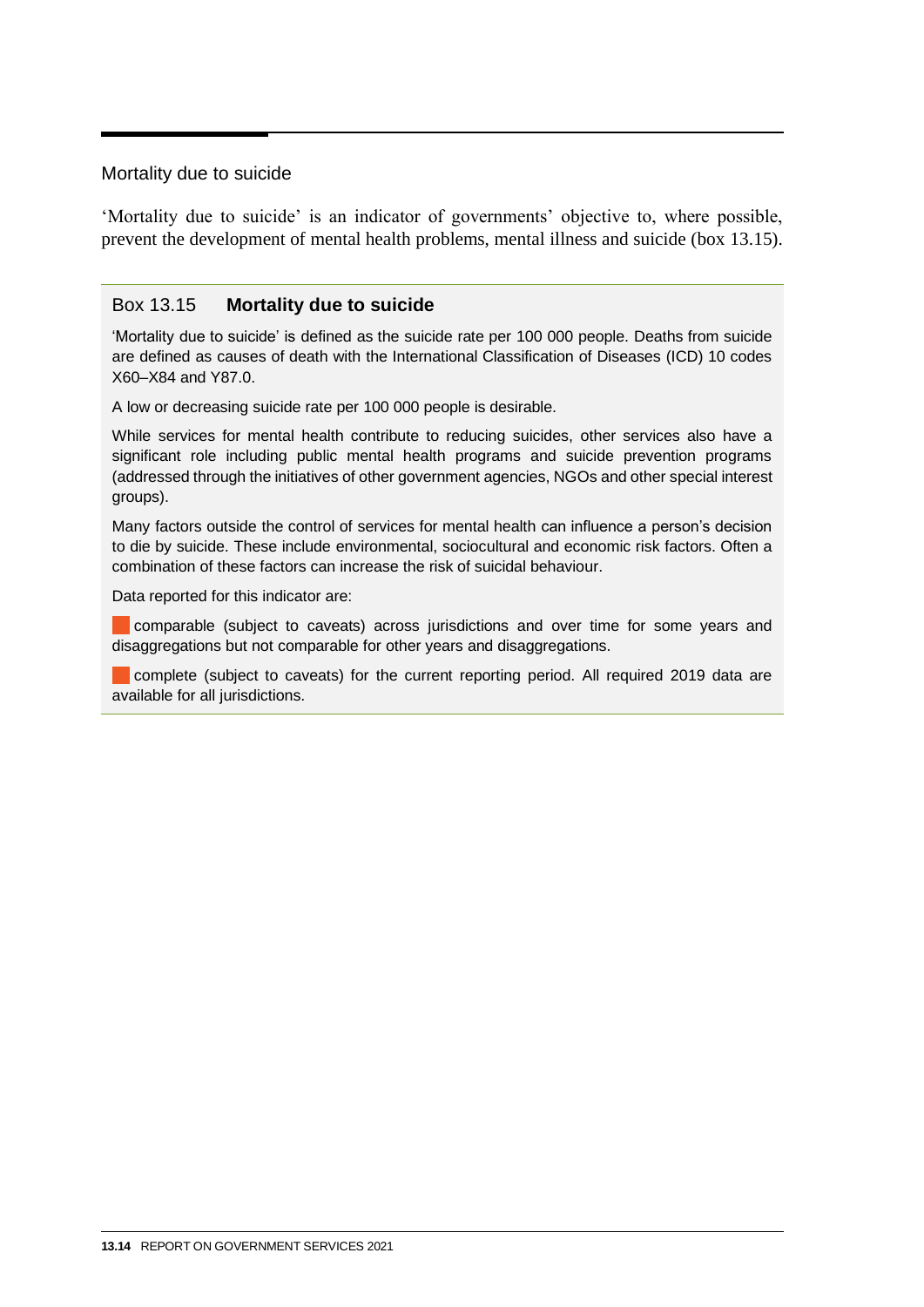<span id="page-14-0"></span>Physical health outcomes for people with a mental illness

'Physical health outcomes for people with a mental illness' is an indicator of governments' objective to promote recovery and physical health and encourage meaningful participation in society (box 13.16).

# Box 13.16 **Physical health outcomes for people with a mental illness**

'Physical health outcomes for people with a mental illness' is defined as the proportion of adults with a mental illness (compared to those without a mental illness) who experienced a long-term physical health condition: cancer, diabetes, arthritis, cardiovascular disease and asthma.

Low or decreasing proportions of people with a mental illness who experience a long-term physical health condition are desirable.

People with a mental illness have poorer physical health outcomes than people without mental illness (Happell et al. 2015; Lawrence, Hancock and Kisely 2013), but the relationship between the two is complex. Poor physical health can exacerbate mental health problems and poor mental health can lead to poor physical health. In addition, some psychiatric medications prescribed to treat mental health conditions may lead to poorer physical health.

Greater exposure to particular health risk factors can also contribute to poorer physical health. Information on selected risk factors by mental illness status can be found in table 13A.56.

Data reported for this indicator are:

comparable (subject to caveats) across jurisdictions and over time.

complete (subject to caveats) for the current reporting period. All required 2017-18 data are available for all jurisdictions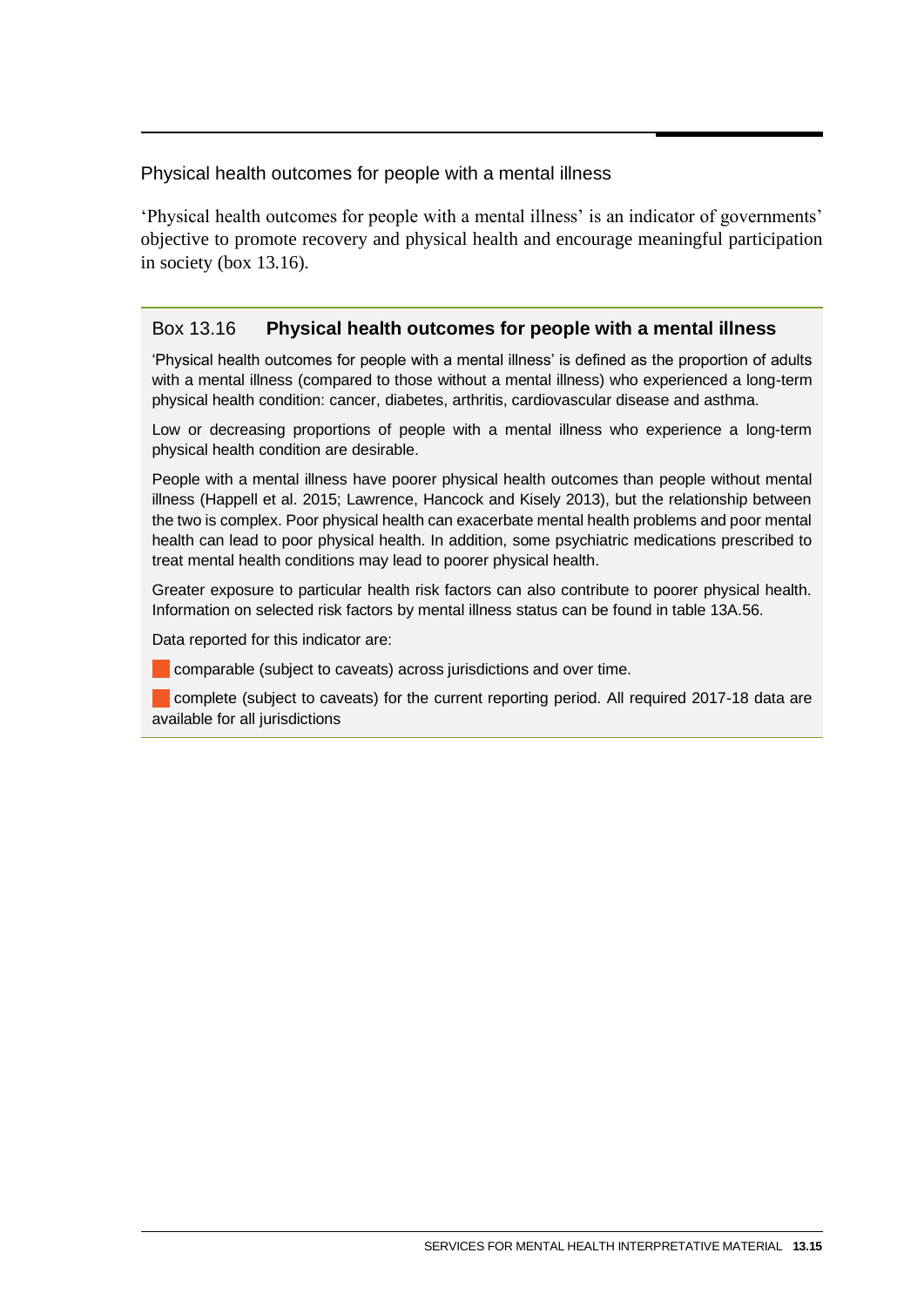<span id="page-15-0"></span>Social and economic inclusion of people with a mental illness

'Social and economic inclusion of people with a mental illness' is an indicator of governments' objective to promote recovery and physical health and encourage meaningful participation in society (box 13.17).

#### Box 13.17 **Social and economic inclusion of people with a mental illness**

'Social and economic inclusion of people with a mental illness' is defined by two measures, with the proportion of people:

- aged 16–64 years with a mental illness who are employed
- aged 15 years or over with a mental illness who had face-to-face contact with family or friends living outside the household in the past week

High or increasing proportions of people with a mental illness who are employed, or who had face-to-face contact with family or friends, are desirable.

This indicator does not provide information on whether the employment, education or social activities participated in were appropriate or meaningful. It also does not provide information on why people who were not employed were not looking for work (for example, those outside the labour force).

Data reported for both measures are:

**Comparable (subject to caveats) across jurisdictions, and over time.** 

Data reported for the first measure are:

complete (subject to caveats) for the current reporting period. All required 2017-18 data are available for all jurisdictions.

Data reported for the second measure are:

complete for the current reporting period. 2019 data are only available at the national level due to the introduction of an annual collection of data (previously every 4 years) with a smaller sample size resulting in high sampling error.

#### Mental health outcomes of consumers of specialised public mental health services

'Mental health outcomes of consumers of specialised public mental health services' is an indicator of governments' objective to promote recovery and physical health and encourage meaningful participation in society (box 13.18).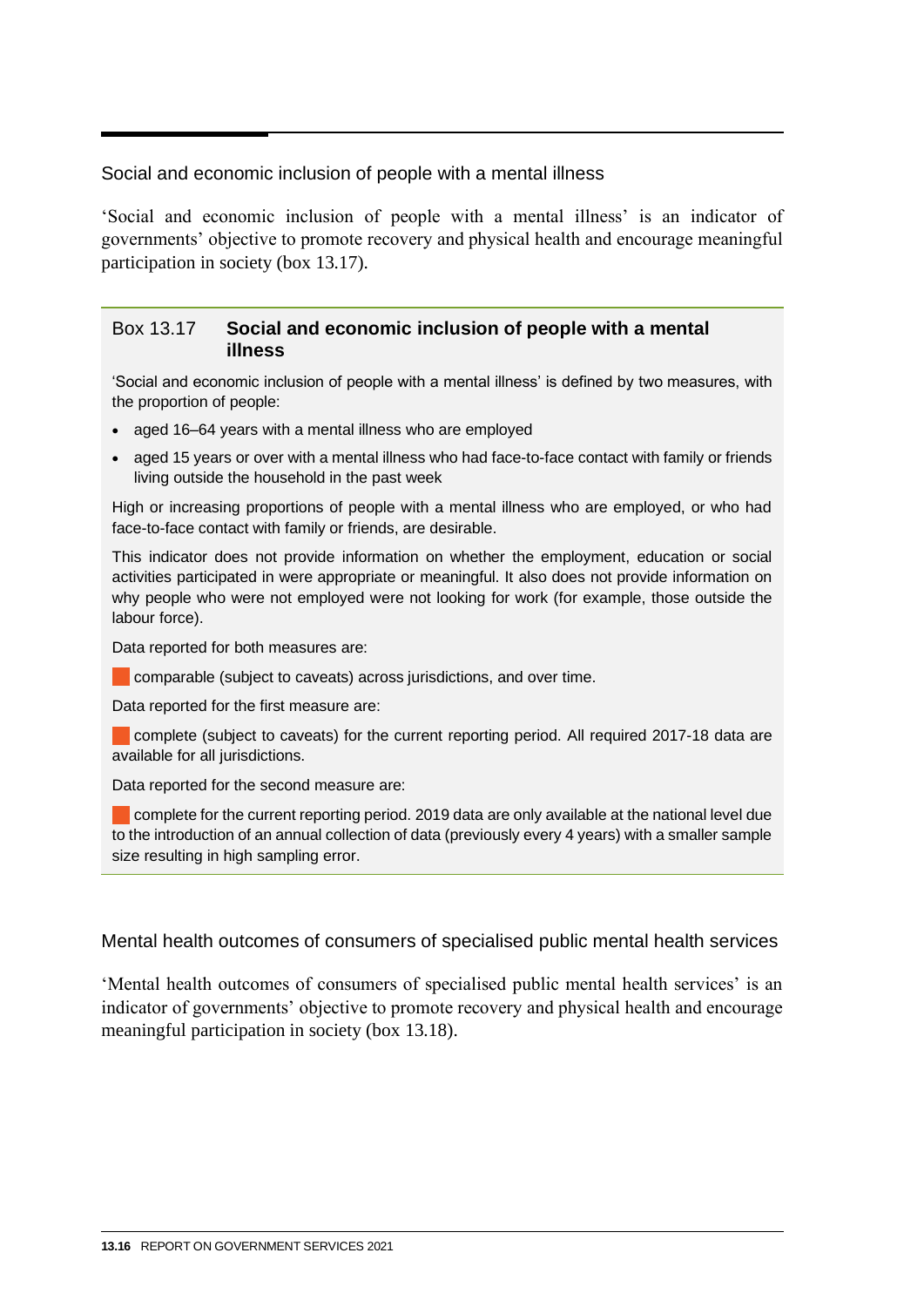# Box 13.18 **Mental health outcomes of consumers of specialised public mental health services**

'Mental health outcomes of consumers of specialised public mental health services' is defined as the proportion of people receiving care who had a significant improvement in their clinical mental health outcomes, by service type. Sub-section 13.2 provides information on how the consumer outcomes average score is derived.

Outcomes are calculated for the following consumer groups:

- Group A: Consumers separated from hospital. People who received a discrete episode of inpatient care within a State/Territory designated psychiatric inpatient unit during the reference year. The defining characteristic of the group is that the episode of care commenced, and was completed, within the year.
- Group B: Consumers discharged from community-based ambulatory care. People who received relatively short-term community care from a State/Territory mental health service during the reference year. The defining characteristic of the group is that the episode of care commenced, and was completed, within the year.
- Group C: Consumers in ongoing community-based ambulatory care. People receiving relatively long-term community care from a State/Territory mental health service. It includes people who were receiving care for the whole of the reference year, and those who commenced community care sometime after 1 July who continued under care for the rest of the year. The defining characteristic of the group is that all remained in ongoing care when the year ended (30 June).

A high or increasing proportion of people receiving care in State and Territory governments' specialised public mental health services who had a significant improvement in their clinical mental health outcomes is desirable.

Supplementary data are reported on the proportion of people receiving care who experienced no significant change or a significant deterioration in their mental health outcomes. Information on the proportion of episodes for which completed outcomes data are available is in table 13A.61.

This indicator has a number of issues:

- The outcome measurement tool is imprecise as a single 'average score' does not reflect the complex service system in which services are delivered across multiple settings and provided as both discrete, short-term episodes of care and prolonged care over indefinite periods (AHMC 2012).
- The approach separates a consumer's care into segments (hospital versus the community) rather than tracking his or her overall outcome across treatment settings.
- Consumers' outcomes are measured from the clinician's perspective rather than the consumer's.

Data reported for this indicator are:

**Comparable (subject to caveats) across jurisdictions and over time.** 

 complete (subject to caveats) for the current reporting period. All required data for 2018-19 are available for all jurisdictions.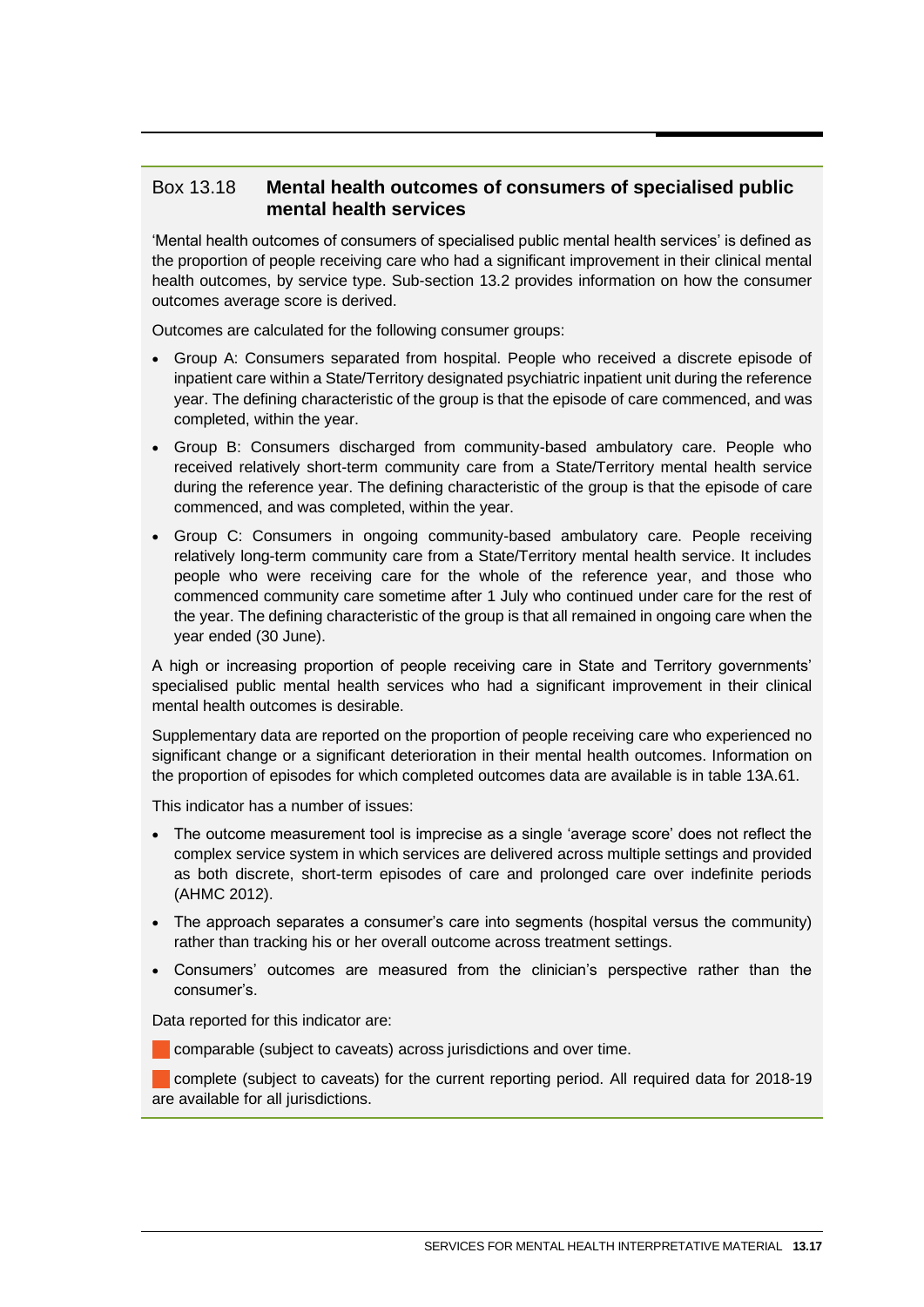# <span id="page-17-0"></span>Stigma and discrimination experienced by people living with mental health problems or mental illness

'Stigma and discrimination experienced by people living with mental health problems or mental illness' is an indicator of governments' objective to reduce the impact of mental illness (including the effects of stigma and discrimination) (box 13.19).

#### Box 13.19 **Stigma and discrimination experienced by people living with mental health problems or mental illness**

'Stigma and discrimination experienced by people with a mental health condition' is defined by two measures:

- the proportion of people with a mental health condition who have experienced discrimination or been treated unfairly
- the proportion of people with a mental health condition who have experienced discrimination or been treated unfairly because of their mental health condition.

A low or decreasing proportion of people experiencing discrimination or being treated unfairly is desirable.

Data reported for the first measure are:

comparable (subject to caveats) across jurisdictions and over time.

complete for the current reporting period. 2019 data are only available at the national level due to the introduction of an annual collection of data (previously every 4 years) with a smaller sample size resulting in high sampling error.

Data are not yet available for reporting against the second measure.

# **13.2 Definitions of key terms**

| Accrued mental health<br>patient days | Mental health care days are days of admitted patient care provided to admitted<br>patients in psychiatric hospitals, designated psychiatric units and days of<br>residential care provided to residents in residential mental health services.<br>Accrued mental health care days can also be referred to as occupied bed days in<br>specialised mental health services. The days to be counted are only those days<br>occurring within the reference period, which is from 1 July to the following 30 June<br>for the relevant period, even if the patient/resident was admitted prior to the<br>reference period or discharged after the reference period. |
|---------------------------------------|--------------------------------------------------------------------------------------------------------------------------------------------------------------------------------------------------------------------------------------------------------------------------------------------------------------------------------------------------------------------------------------------------------------------------------------------------------------------------------------------------------------------------------------------------------------------------------------------------------------------------------------------------------------|
|                                       | In short, the number of accrued mental health care days are calculated as follows:                                                                                                                                                                                                                                                                                                                                                                                                                                                                                                                                                                           |
|                                       | • For a patient admitted and discharged on different days, all days are counted as<br>mental health care days except the day of discharge and any leave days.                                                                                                                                                                                                                                                                                                                                                                                                                                                                                                |
|                                       | • Admission and discharge on the same day are equal to one patient day.                                                                                                                                                                                                                                                                                                                                                                                                                                                                                                                                                                                      |
|                                       | • Leave days involving an overnight absence are not counted.                                                                                                                                                                                                                                                                                                                                                                                                                                                                                                                                                                                                 |
|                                       | • A patient day is recorded on the day of return from leave.                                                                                                                                                                                                                                                                                                                                                                                                                                                                                                                                                                                                 |
| Admitted care                         | A specialised mental health service that provides overnight care in a psychiatric<br>hospital or a specialised mental health unit in an acute hospital. Psychiatric<br>hospitals and specialised mental health units in acute hospitals are<br>establishments devoted primarily to the treatment and care of admitted patients<br>with psychiatric, mental or behavioural disorders. These services are staffed by                                                                                                                                                                                                                                           |
|                                       |                                                                                                                                                                                                                                                                                                                                                                                                                                                                                                                                                                                                                                                              |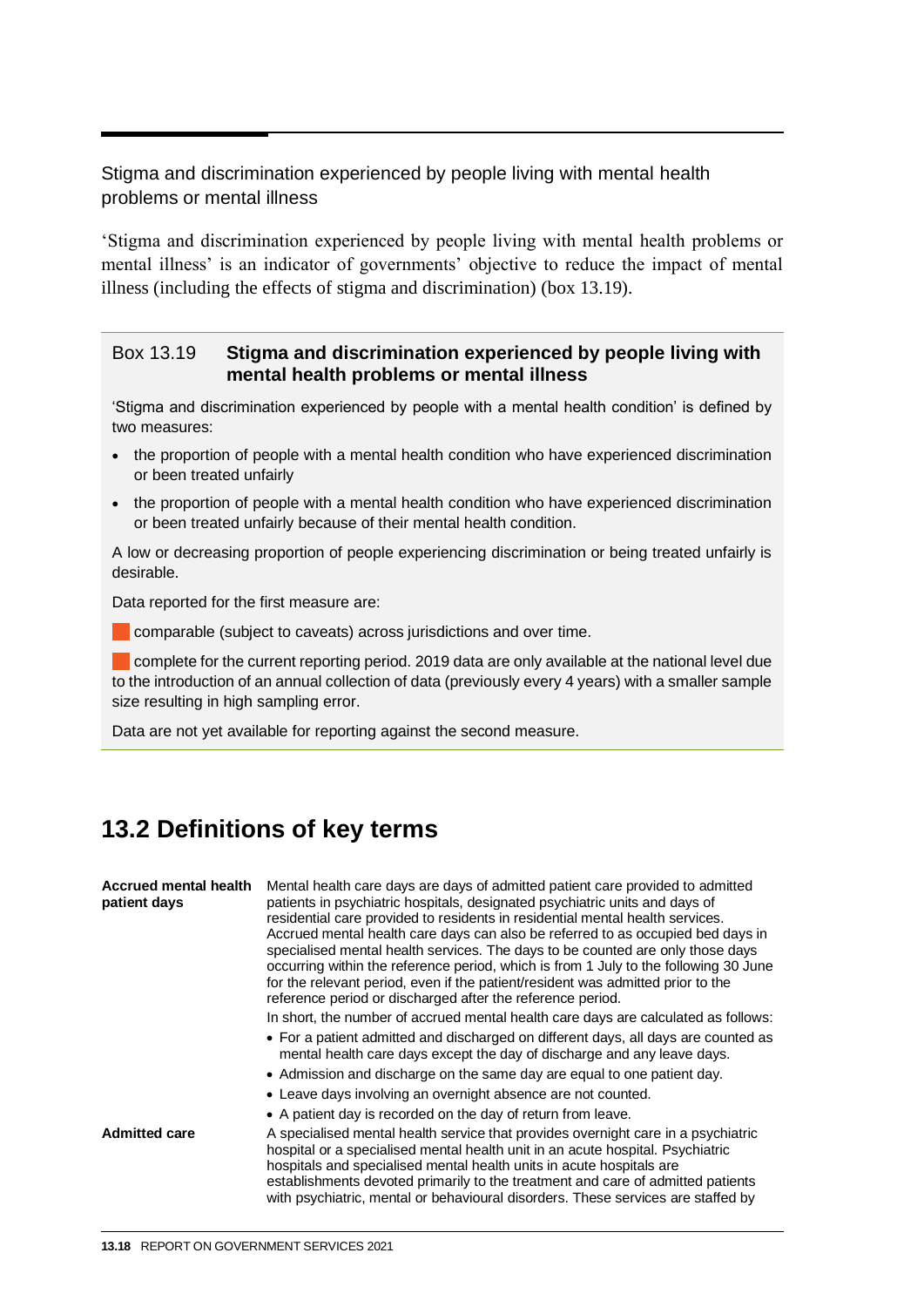| <b>Acute services</b>                      | health professionals with specialist mental health qualifications or training and<br>have as their principal function the treatment and care of patients affected by<br>mental disorder/illness.<br>Services that primarily provide specialised psychiatric care for people with acute<br>episodes of mental illness. These episodes are characterised by recent onset of<br>severe clinical symptoms of mental illness that have potential for prolonged<br>dysfunction or risk to self and/or others. The key characteristic of acute services is<br>that the treatment effort focuses on symptom reduction with a reasonable<br>expectation of substantial improvement. In general, acute psychiatric services<br>provide relatively short-term treatment. Acute services can: |
|--------------------------------------------|-----------------------------------------------------------------------------------------------------------------------------------------------------------------------------------------------------------------------------------------------------------------------------------------------------------------------------------------------------------------------------------------------------------------------------------------------------------------------------------------------------------------------------------------------------------------------------------------------------------------------------------------------------------------------------------------------------------------------------------------------------------------------------------|
|                                            | • focus on assisting people who have had no prior contact or previous psychiatric<br>history, or individuals with a continuing psychiatric illness for whom there has<br>been an acute exacerbation of symptoms<br>• target the general population or be specialised in nature, targeting specific                                                                                                                                                                                                                                                                                                                                                                                                                                                                                |
| Ambulatory care                            | clinical populations. The latter group include psychogeriatric, child and<br>adolescent, youth and forensic mental health services.<br>A specialised mental health service that provides services to people who are not<br>currently admitted to a mental health admitted or residential service. Services are<br>delivered by health professionals with specialist mental health qualifications or<br>training. Ambulatory mental health services include:                                                                                                                                                                                                                                                                                                                       |
|                                            | • community-based crisis assessment and treatment teams;                                                                                                                                                                                                                                                                                                                                                                                                                                                                                                                                                                                                                                                                                                                          |
|                                            | · day programs;                                                                                                                                                                                                                                                                                                                                                                                                                                                                                                                                                                                                                                                                                                                                                                   |
|                                            | • mental health outpatient clinics provided by either hospital or community-based<br>services:                                                                                                                                                                                                                                                                                                                                                                                                                                                                                                                                                                                                                                                                                    |
|                                            | • child and adolescent outpatient and community teams;                                                                                                                                                                                                                                                                                                                                                                                                                                                                                                                                                                                                                                                                                                                            |
|                                            | • social and living skills programs;                                                                                                                                                                                                                                                                                                                                                                                                                                                                                                                                                                                                                                                                                                                                              |
|                                            | • psychogeriatric assessment services;                                                                                                                                                                                                                                                                                                                                                                                                                                                                                                                                                                                                                                                                                                                                            |
|                                            | • hospital-based consultation-liaison and in-reach services to admitted patients in<br>non-psychiatric and hospital emergency settings;                                                                                                                                                                                                                                                                                                                                                                                                                                                                                                                                                                                                                                           |
|                                            | • ambulatory-equivalent same day separations;                                                                                                                                                                                                                                                                                                                                                                                                                                                                                                                                                                                                                                                                                                                                     |
|                                            | • home based treatment services; and                                                                                                                                                                                                                                                                                                                                                                                                                                                                                                                                                                                                                                                                                                                                              |
|                                            | • hospital based outreach services                                                                                                                                                                                                                                                                                                                                                                                                                                                                                                                                                                                                                                                                                                                                                |
| <b>Anxiety disorders</b>                   | Feelings of tension, distress or nervousness. Includes agoraphobia, social phobia,<br>panic disorder, generalised anxiety disorder, obsessive-compulsive disorder and<br>post-traumatic stress disorder.                                                                                                                                                                                                                                                                                                                                                                                                                                                                                                                                                                          |
| <b>Carer staff</b>                         | A person specifically employed for the expertise developed from their experience<br>as a mental health carer.                                                                                                                                                                                                                                                                                                                                                                                                                                                                                                                                                                                                                                                                     |
| <b>Child and adolescent</b><br>services    | These services principally target children and young people under the age of 18<br>years. The classification of a service into this category requires recognition by the<br>regional or central funding authority of the special focus of the service. These<br>services may include a forensic component.                                                                                                                                                                                                                                                                                                                                                                                                                                                                        |
| <b>Community-based</b><br>residential care | Staffed residential units established in community settings that provide<br>specialised treatment, rehabilitation or care on an overnight basis in a<br>domestic-like environment for people affected by a mental illness or psychiatric<br>disability. To be defined as community-based residences, services must: provide<br>residential care to people with mental illnesses or psychiatric disability; be located<br>in a community setting external to the campus of a general hospital or psychiatric<br>institution; employ onsite staff for at least some part of the day; and be<br>government funded.                                                                                                                                                                   |
| Comparability                              | Data are considered comparable if (subject to caveats) they can be used to inform<br>an assessment of comparative performance. Typically, data are considered<br>comparable when they are collected in the same way and in accordance with the<br>same definitions. For comparable indicators or measures, significant differences<br>in reported results allow an assessment of differences in performance, rather than<br>being the result of anomalies in the data.                                                                                                                                                                                                                                                                                                            |
| <b>Completeness</b>                        | Data are considered complete if all required data are available for all jurisdictions<br>that provide the service.                                                                                                                                                                                                                                                                                                                                                                                                                                                                                                                                                                                                                                                                |
| <b>Consumer staff</b>                      | A person specifically employed for the expertise developed from their lived<br>experience of mental illness.                                                                                                                                                                                                                                                                                                                                                                                                                                                                                                                                                                                                                                                                      |
| Forensic mental health                     | Services principally providing assessment, treatment and care of mentally ill                                                                                                                                                                                                                                                                                                                                                                                                                                                                                                                                                                                                                                                                                                     |
|                                            |                                                                                                                                                                                                                                                                                                                                                                                                                                                                                                                                                                                                                                                                                                                                                                                   |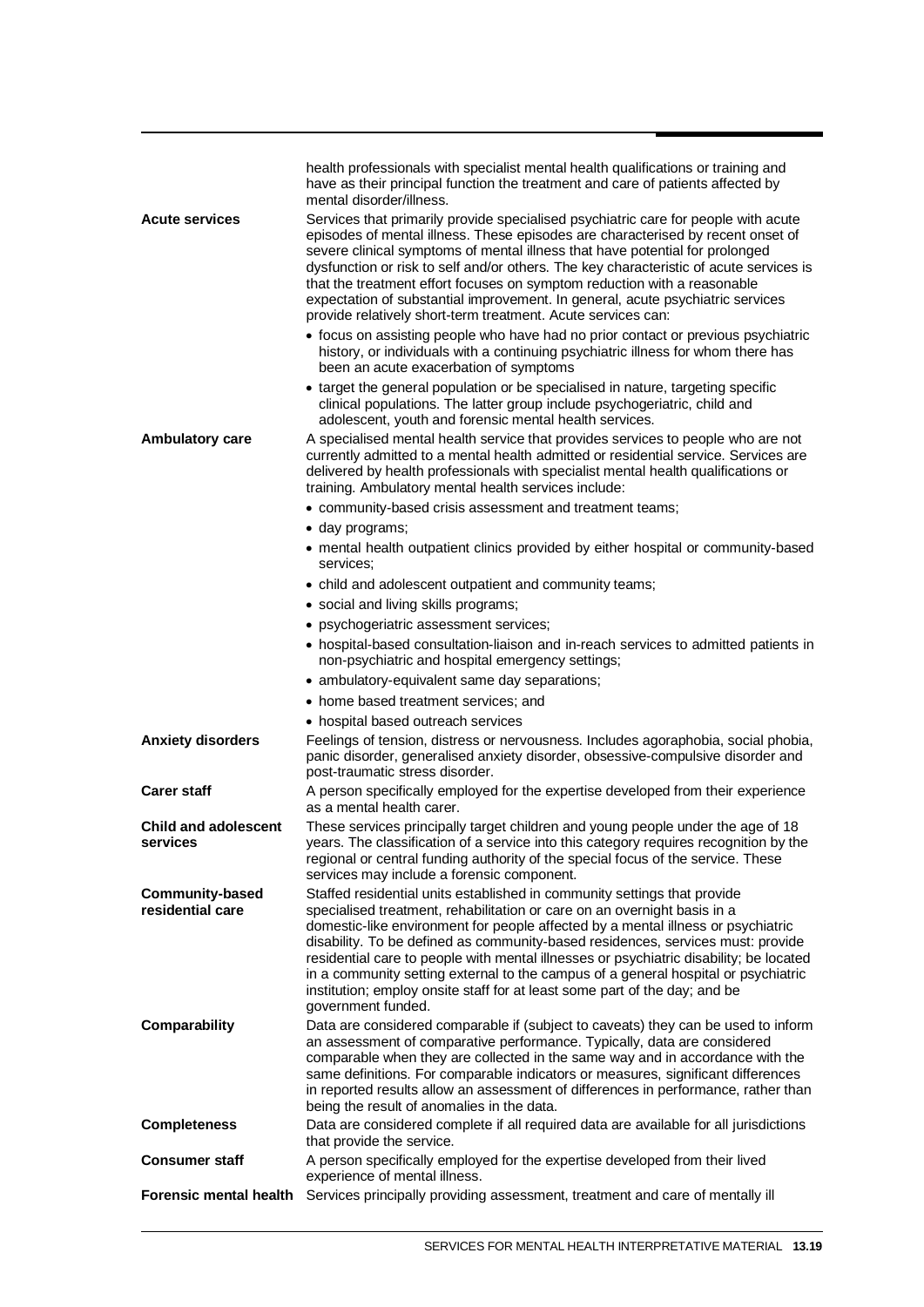| services                                                       | people whose behaviour has led them to commit criminal offences or makes it                                                                                                                                                                                                                                                                                                                                                                                                                                                                                  |
|----------------------------------------------------------------|--------------------------------------------------------------------------------------------------------------------------------------------------------------------------------------------------------------------------------------------------------------------------------------------------------------------------------------------------------------------------------------------------------------------------------------------------------------------------------------------------------------------------------------------------------------|
|                                                                | likely that they will offend in the future if not adequately treated and contained.<br>This includes prison-based services but excludes services that are primarily for<br>children and adolescents and for older people even where they include a forensic<br>component.                                                                                                                                                                                                                                                                                    |
| <b>General mental health</b><br>services                       | Services that principally target the general adult population (18-65 years old) but<br>that can provide services to children, adolescents or older people. Includes,<br>therefore, services that cannot be described as specialised child and adolescent<br>services, youth services, services for older people or forensic services.                                                                                                                                                                                                                        |
|                                                                | General mental health services include hospital units with a principal function to<br>provide some form of specialised service to the general adult population (for<br>example, inpatient psychotherapy) or to focus on specific clinical disorders within<br>the adult population (for example, postnatal depression, anxiety disorders).                                                                                                                                                                                                                   |
| <b>General practice</b>                                        | The organisational structure in which one or more GPs provide and supervise<br>health care for a 'population' of patients.                                                                                                                                                                                                                                                                                                                                                                                                                                   |
| <b>Health management</b>                                       | The ongoing process beginning with initial consumer contact and including all<br>actions relating to the consumer. Includes assessment/evaluation, education of<br>the person, family or carer(s), and diagnosis and treatment. Involves problems<br>with adherence to treatment and liaison with, or referral to, other agencies.                                                                                                                                                                                                                           |
| Mainstreaming                                                  | The First National Mental Health Plan emphasised decreasing the number of<br>psychiatric beds in favour of community-based options, reducing the reliance on<br>stand-alone psychiatric hospitals, and 'mainstreaming' the delivery of acute<br>inpatient care into general hospitals.                                                                                                                                                                                                                                                                       |
| <b>Mental health</b>                                           | The capacity of individuals within groups and the environment to interact with one<br>another in ways that promote subjective wellbeing, the optimal development and<br>use of mental abilities (cognitive, affective and relational) and the achievement of<br>individual and collective goals consistent with justice.                                                                                                                                                                                                                                     |
| <b>Mental health</b>                                           | Diminished cognitive, emotional or social abilities, but not to the extent of meeting                                                                                                                                                                                                                                                                                                                                                                                                                                                                        |
| problems<br><b>Mental illness</b>                              | the criteria for a mental illness.<br>A diagnosable illness that significantly interferes with an individual's cognitive,                                                                                                                                                                                                                                                                                                                                                                                                                                    |
|                                                                | emotional and/or social abilities.                                                                                                                                                                                                                                                                                                                                                                                                                                                                                                                           |
| <b>National Standards for</b><br><b>Mental Health Services</b> | Services at level 1 - services reviewed by an external accreditation agency and<br>judged to have met all National Standards.                                                                                                                                                                                                                                                                                                                                                                                                                                |
| (NSMHS)                                                        | Services at level 2 - services reviewed by an external accreditation agency and<br>judged to have met some but not all National Standards.                                                                                                                                                                                                                                                                                                                                                                                                                   |
|                                                                | Services at level 3 - services (i) in the process of being reviewed by an external<br>accreditation agency but the outcomes are not known, or (ii) booked for review by<br>an external accreditation agency.                                                                                                                                                                                                                                                                                                                                                 |
|                                                                | Services at level 4 – services that do not meet criteria detailed under levels 1 to<br>3 (AHMC 2010).                                                                                                                                                                                                                                                                                                                                                                                                                                                        |
| <b>Non-acute services</b>                                      | Non-acute services are defined by two categories:                                                                                                                                                                                                                                                                                                                                                                                                                                                                                                            |
|                                                                | • Rehabilitation services that have a primary focus on intervention to reduce<br>functional impairments that limit the independence of patients. Rehabilitation<br>services are focused on disability and the promotion of personal recovery. They<br>are characterised by an expectation of substantial improvement over the short<br>to midterm. Patients treated by rehabilitation services usually have a relatively<br>stable pattern of clinical symptoms.                                                                                             |
|                                                                | • Extended care services that primarily provide care over an indefinite period for<br>patients who have a stable but severe level of functional impairment and an<br>inability to function independently, thus requiring extensive care and support.<br>Patients of extended care services present a stable pattern of clinical<br>symptoms, which can include high levels of severe unremitting symptoms of<br>mental illness. Treatment is focused on preventing deterioration and reducing<br>impairment; improvement is expected to occur slowly.        |
| Non-government<br>organisations (NGOs)                         | Private not-for-profit community managed organisations that receive government<br>funding specifically for the purpose of providing community support services for<br>people affected by a mental illness or psychiatric disability. Programs provided by<br>the NGO sector can include supported accommodation services (including<br>community-based crisis and respite beds), vocational rehabilitation programs,<br>advocacy programs (including system advocacy), consumer self-help services,<br>and support services for families and primary carers. |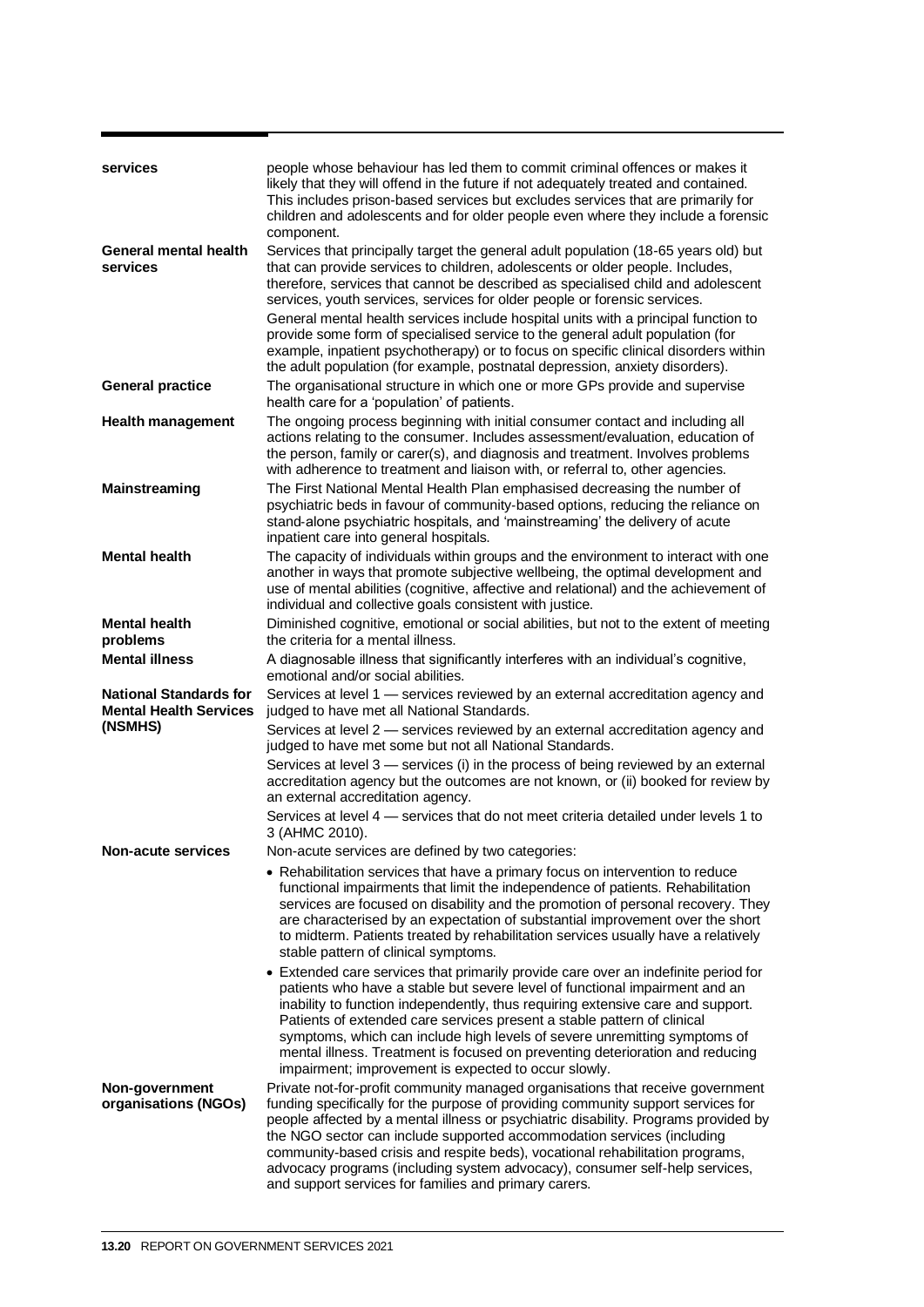| Older persons mental<br>health services                                   | Services principally targeting people in the age group 65 years or over.<br>Classification of services in this category requires recognition by the regional or<br>central funding authority of the special focus of the inpatient service on aged<br>people. These services can include a forensic component. Excludes general<br>mental health services that may treat older people as part of a more general<br>service.                                                                                                                                                                                                                                                                                                                                                                                                                                                                                      |
|---------------------------------------------------------------------------|------------------------------------------------------------------------------------------------------------------------------------------------------------------------------------------------------------------------------------------------------------------------------------------------------------------------------------------------------------------------------------------------------------------------------------------------------------------------------------------------------------------------------------------------------------------------------------------------------------------------------------------------------------------------------------------------------------------------------------------------------------------------------------------------------------------------------------------------------------------------------------------------------------------|
| <b>Outcomes</b><br>measurement -<br>calculating the<br>consumers 'score'. | The assessment of a consumer's clinical mental health outcomes is based on the<br>changes reported in a consumer's 'score' on a rating scale known as the Health of<br>the Nation Outcomes Scale (HoNOS), or for children and adolescents, the Health<br>of the Nation Outcome Scales for Children and Adolescents (HoNOSCA).<br>Outcome scores are classified based on effect size - a statistic used to assess<br>the magnitude of a treatment effect (AHMC 2012). The effect size is based on the<br>ratio of the difference between the pre and post scores to the standard deviation<br>of the pre score. Individual episodes are classified as 'significant improvement' if<br>the effect size index is greater than or equal to positive 0.5; 'no change' if the<br>index is between 0.5 and -0.5; and 'significant deterioration' if the effect size index<br>is less than or equal to -0.5 (AHMC 2012). |
| <b>Outpatient services</b><br>- community-based                           | Services primarily provided to non-admitted patients on an appointment basis and<br>delivered from health centres located in community settings, physically separated<br>within hospital sites. They can include outreach or domiciliary care as an adjunct<br>to services provided from the centre base.                                                                                                                                                                                                                                                                                                                                                                                                                                                                                                                                                                                                        |
| <b>Outpatient services</b><br>- hospital based                            | Services primarily provided to non-admitted patients on an appointment basis and<br>delivered from clinics located within hospitals. They can include outreach or<br>domiciliary care as an adjunct to services provided from the clinic base.                                                                                                                                                                                                                                                                                                                                                                                                                                                                                                                                                                                                                                                                   |
| <b>Prevalence</b>                                                         | The number of cases of a disease present in a population at a given time (point<br>prevalence) or during a given period (period prevalence).                                                                                                                                                                                                                                                                                                                                                                                                                                                                                                                                                                                                                                                                                                                                                                     |
| <b>Preventive</b><br>interventions                                        | Programs designed to decrease the incidence, prevalence and negative<br>outcomes of illnesses.                                                                                                                                                                                                                                                                                                                                                                                                                                                                                                                                                                                                                                                                                                                                                                                                                   |
| <b>Psychiatric hospitals</b>                                              | Health establishments that are primarily devoted to the treatment and care of<br>inpatients with psychiatric, mental or behavioural disorders, and that are situated<br>at physically separate locations from a general hospital. Stand-alone hospitals<br>may or may not be managed by the mainstream health system. Psychiatric<br>hospitals situated at physically separate locations from a general hospital are<br>included within the 'stand-alone' category regardless of whether they are under<br>the management control of a general hospital.                                                                                                                                                                                                                                                                                                                                                         |
|                                                                           | A health establishment that operates in a separate building but is located on, or<br>immediately adjoining, the acute care hospital campus can also be a stand-alone<br>hospitals if the following criteria are not met:                                                                                                                                                                                                                                                                                                                                                                                                                                                                                                                                                                                                                                                                                         |
|                                                                           | • a single organisational or management structure covers the acute care hospital<br>and the psychiatric hospital                                                                                                                                                                                                                                                                                                                                                                                                                                                                                                                                                                                                                                                                                                                                                                                                 |
|                                                                           | • a single employer covers the staff of the acute care hospital and the psychiatric<br>hospital                                                                                                                                                                                                                                                                                                                                                                                                                                                                                                                                                                                                                                                                                                                                                                                                                  |
|                                                                           | • the location of the acute care hospital and psychiatric hospital can be regarded<br>as part of a single overall hospital campus                                                                                                                                                                                                                                                                                                                                                                                                                                                                                                                                                                                                                                                                                                                                                                                |
|                                                                           | • the patients of the psychiatric hospital are regarded as patients of the single<br>integrated health service.                                                                                                                                                                                                                                                                                                                                                                                                                                                                                                                                                                                                                                                                                                                                                                                                  |
| <b>Psychiatrist</b>                                                       | A medical practitioner with specialist training in psychiatry.                                                                                                                                                                                                                                                                                                                                                                                                                                                                                                                                                                                                                                                                                                                                                                                                                                                   |
| <b>Public health</b>                                                      | The organised, social response to protect and promote health, and to prevent<br>illness, injury and disability. The starting point for identifying public health issues,<br>problems and priorities, and for designing and implementing interventions, is the<br>population as a whole or population subgroups. Public health is characterised by<br>a focus on the health of the population (and particular at-risk groups) and<br>complements clinical provision of health care services.                                                                                                                                                                                                                                                                                                                                                                                                                      |
| <b>Public</b><br>(non-psychiatric)<br>hospital                            | A hospital that provides at least minimum medical, surgical or obstetric services<br>for inpatient treatment and/or care, and around the clock, comprehensive,<br>qualified nursing services, as well as other necessary professional services.                                                                                                                                                                                                                                                                                                                                                                                                                                                                                                                                                                                                                                                                  |
| <b>Restraint</b>                                                          | Mechanical restraint:<br>The application of devices (including belts, harnesses, manacles, sheets and<br>straps) on a person's body to restrict his or her movement. This is to prevent the<br>person from harming himself/herself or endangering others or to ensure the<br>provision of essential medical treatment. It does not include the use of furniture<br>(including beds with cot sides and chairs with tables fitted on their arms) that                                                                                                                                                                                                                                                                                                                                                                                                                                                              |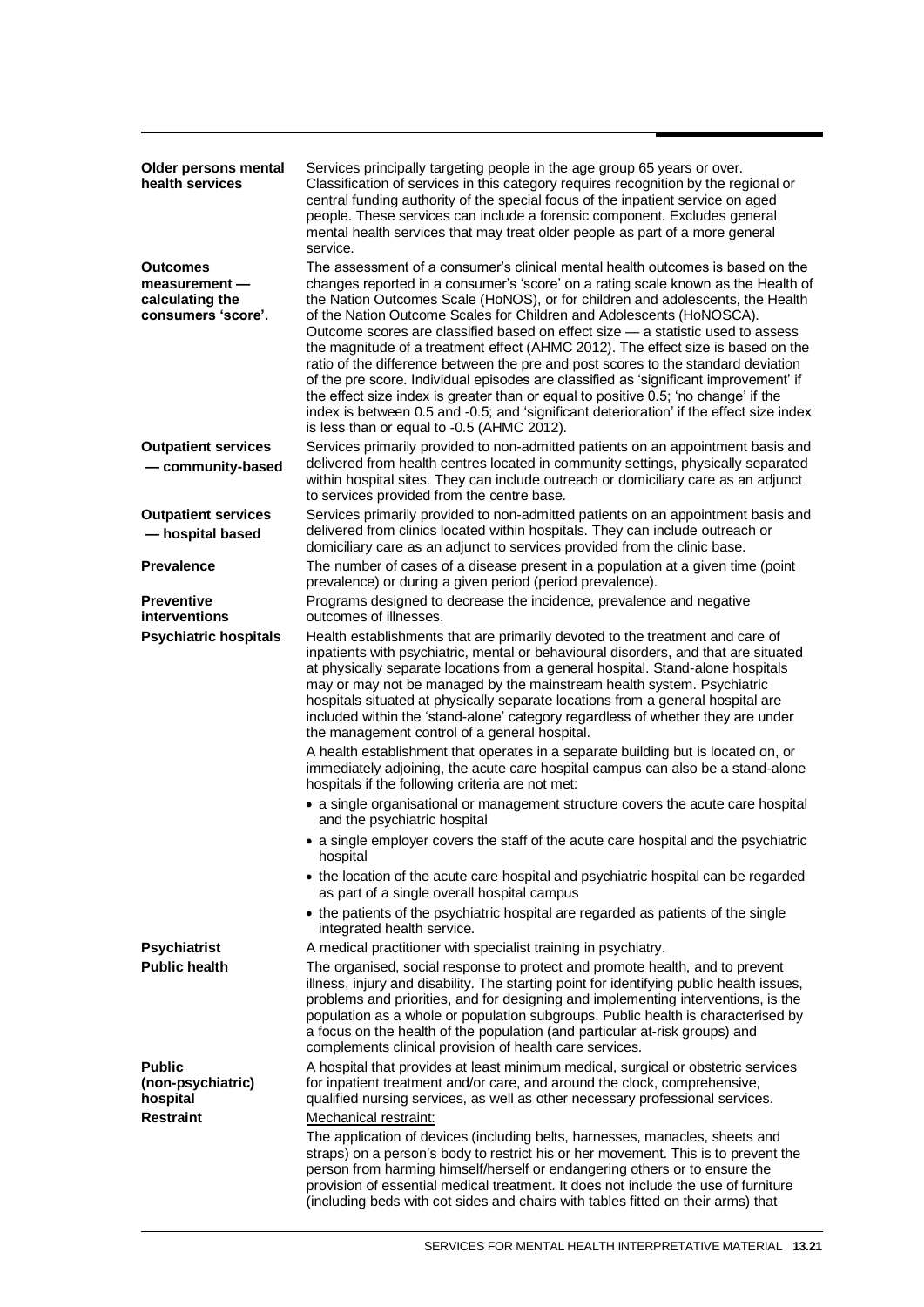|                                                           | restricts the person's capacity to get off the furniture except where the devices are<br>used solely for the purpose of restraining a person's freedom of movement.<br>The use of a medical or surgical appliance for the proper treatment of physical<br>disorder or injury is not considered mechanical restraint.<br>Physical restraint:                                                                                                                                                                          |
|-----------------------------------------------------------|----------------------------------------------------------------------------------------------------------------------------------------------------------------------------------------------------------------------------------------------------------------------------------------------------------------------------------------------------------------------------------------------------------------------------------------------------------------------------------------------------------------------|
|                                                           | The application by health care staff of hands-on immobilisation or the physical<br>restriction of a person to prevent the person from harming himself/herself or<br>endangering others or to ensure the provision of essential medical treatment.                                                                                                                                                                                                                                                                    |
| Schizophrenia                                             | A combination of signs and symptoms that can include delusions, hallucinations,<br>disorganised speech or behaviour, a flattening in emotions, and restrictions in<br>thought, speech and goal directed behaviour.                                                                                                                                                                                                                                                                                                   |
| <b>Seclusion</b>                                          | Seclusion is the confinement of the consumer at any time of the day or night<br>alone in a room or area from which free exit is prevented. The intended purpose<br>of the confinement is not relevant in determining what is or is not seclusion.<br>Seclusion applies even if the consumer agrees or requests the confinement<br>(NMHPSC 2011b).                                                                                                                                                                    |
|                                                           | The awareness of the consumer that they are confined alone and denied exit is<br>not relevant in determining what is or is not seclusion. The structure and<br>dimensions of the area to which the consumer is confined is not relevant in<br>determining what is or is not seclusion. The area may be an open area, for<br>example, a courtyard. Seclusion does not include confinement of consumers to<br>High Dependency sections of gazetted mental health units, unless it meets the<br>definition (AIHW 2015). |
| <b>Seclusion event</b>                                    | An event is when a consumer enters seclusion and when there is a clinical<br>decision to cease seclusion. Following the clinical decision to cease seclusion, if a<br>consumer re-enters seclusion within a short period of time this would be<br>considered a new seclusion event. The term 'seclusion event' is utilised to<br>differentiate it from the different definitions of 'seclusion episode' used across<br>jurisdictions (NMHPSC 2011b).                                                                 |
| <b>Separation</b>                                         | An episode of care for an admitted patient, which can be a total hospital stay, or a<br>portion of a hospital stay beginning or ending in a change of type of care (for<br>example, from acute to rehabilitation). Separation also means the process by<br>which an admitted patient completes an episode of care.                                                                                                                                                                                                   |
| <b>Specialised mental</b><br>health inpatient<br>services | Services provided to admitted patients in stand-alone psychiatric hospitals or<br>specialised psychiatric units located within general hospitals.                                                                                                                                                                                                                                                                                                                                                                    |
| <b>Specialised mental</b><br>health services              | Services whose primary function is specifically to provide treatment, rehabilitation<br>or community support targeted towards people affected by a mental illness or<br>psychiatric disability. Further, such activities are delivered from a service or facility<br>that is readily identifiable as both specialised and serving a mental health<br>function. This criterion applies regardless of the source of funds.                                                                                             |
| <b>Specialised residential</b><br>services                | Services provided in the community that are staffed by mental health<br>professionals on a non 24 or 24 hour basis.                                                                                                                                                                                                                                                                                                                                                                                                  |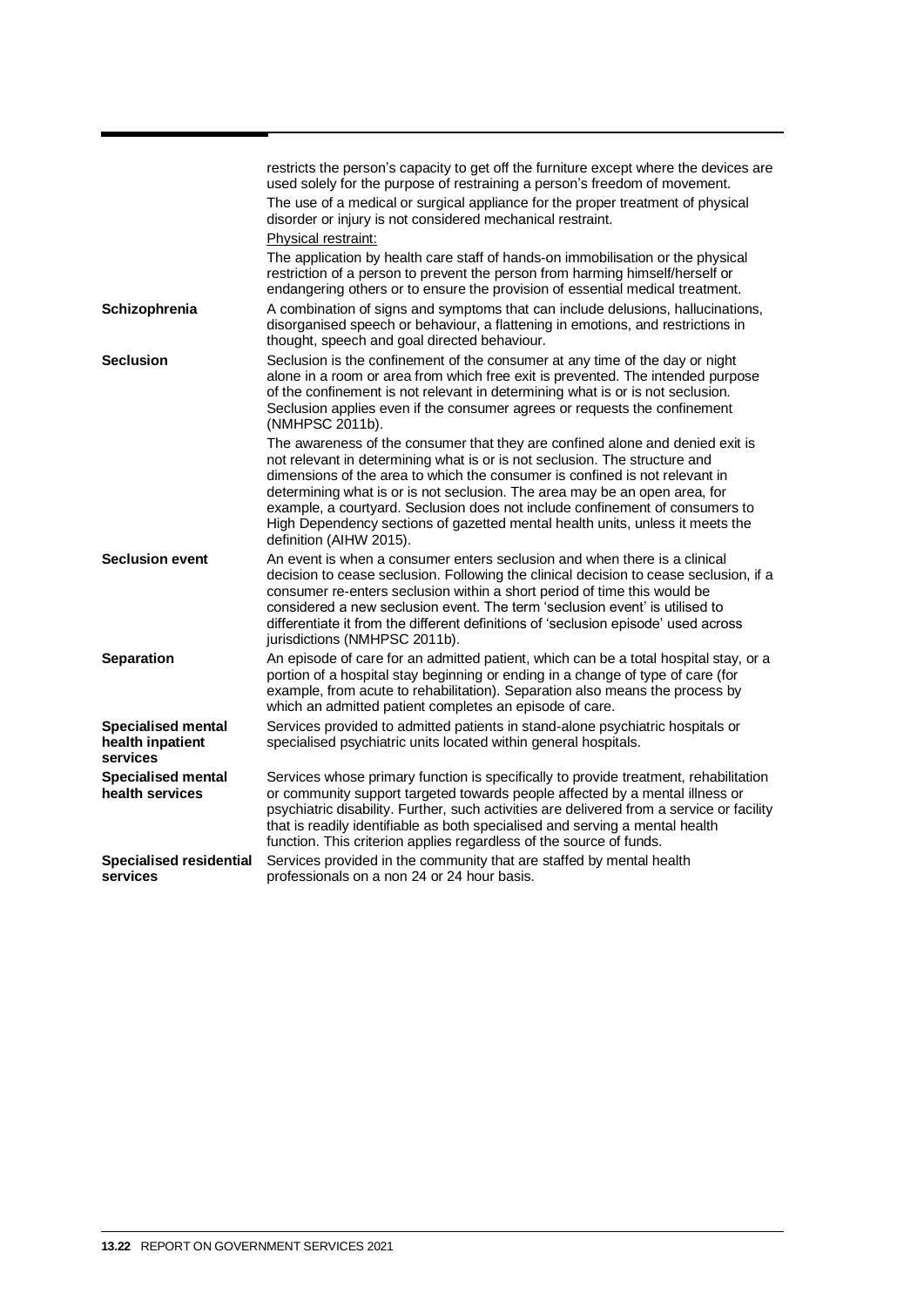| <b>Staffing categories</b><br>(mental health) | Medical officers: all medical officers employed or engaged by the organisation on<br>a full time or part time basis. Includes visiting medical officers who are engaged<br>on an hourly, sessional or fee for service basis.                                                                                                                                                                                       |
|-----------------------------------------------|--------------------------------------------------------------------------------------------------------------------------------------------------------------------------------------------------------------------------------------------------------------------------------------------------------------------------------------------------------------------------------------------------------------------|
|                                               | Psychiatrists and consultant psychiatrists: medical officers who are registered to<br>practice psychiatry under the relevant State or Territory medical registration<br>board; or who are fellows of the Royal Australian and New Zealand College of<br>Psychiatrists or registered with Health Insurance Commission as a specialist in<br>Psychiatry.                                                             |
|                                               | Psychiatry registrars and trainees: medical officers who are formal trainees within<br>the Royal Australian and New Zealand College of Psychiatrists' Postgraduate<br>Training Program.                                                                                                                                                                                                                            |
|                                               | Other medical officers: medical officers employed or engaged by the organisation<br>who are not registered as psychiatrists within the State or Territory, or as formal<br>trainees within the Royal Australian and New Zealand College of Psychiatrists'<br>Postgraduate Training Program.                                                                                                                        |
|                                               | Nursing staff: all categories of registered nurses and enrolled nurses, employed or<br>engaged by the organisation.                                                                                                                                                                                                                                                                                                |
|                                               | Registered nurses: people with at least a three-year training certificate or tertiary<br>qualification who are certified as being a registered nurse with the State or<br>Territory registration board. This is a comprehensive category and includes<br>general and specialised categories of registered nurses.                                                                                                  |
|                                               | Enrolled nurses: refers to people who are second level nurses who are enrolled in<br>all states except Victoria where they are registered by the State registration board<br>to practise in this capacity. Includes general enrolled nurse and specialist enrolled<br>nurse (e.g. mothercraft nurses in some states).                                                                                              |
|                                               | Diagnostic and health professionals (allied health professionals): qualified staff<br>(other than qualified medical or nursing staff) who are engaged in duties of a<br>diagnostic, professional or technical nature. This category covers all allied health<br>professionals, such as social workers, psychologists, occupational therapists,<br>physiotherapists, and other diagnostic and health professionals. |
|                                               | Social workers: people who have completed recognised training and are eligible<br>for membership of the Australian Association of Social Workers.                                                                                                                                                                                                                                                                  |
|                                               | Psychologists: people who are registered as psychologists with the relevant State<br>or Territory registration board.                                                                                                                                                                                                                                                                                              |
|                                               | Occupational therapists: people who have completed a course of recognised<br>training and who are eligible for membership of the Australian Association of<br>Occupational Therapists.                                                                                                                                                                                                                             |
|                                               | Other personal care staff: attendants, assistants, home companions, family aides,<br>ward helpers, warders, orderlies, ward assistants and nursing assistants who are<br>engaged primarily in the provision of personal care to patients or residents, and<br>who are not formally qualified or who are undergoing training in nursing or allied<br>health professions.                                            |
|                                               | Administrative and clerical staff: staff engaged in administrative and clerical<br>duties. Excludes medical, nursing, diagnostic and health professional and<br>domestic staff wholly or partly involved in administrative and clerical duties, who<br>should be counted under their appropriate occupational categories. Civil<br>engineers and computing staff are included in this category.                    |
|                                               | Domestic and other staff: staff involved in the provision of food and cleaning<br>services including domestic staff primarily engaged in administrative duties such<br>as food services manager. Dieticians are excluded.                                                                                                                                                                                          |
| Substance use<br>disorders                    | Disorders in which drugs or alcohol are used to such an extent that behaviour<br>becomes maladaptive, social and occupational functioning is impaired, and<br>control or abstinence becomes impossible. Reliance on the drug can be<br>psychological (as in substance misuse) or physiological (as in substance<br>dependence).                                                                                    |
| Youth mental health<br>services               | Services principally targeting children and young people generally aged 16-24<br>years. The classification of a service into this category requires recognition by the<br>regional or central funding authority of the special focus of the service. These<br>services may include a forensic component.                                                                                                           |